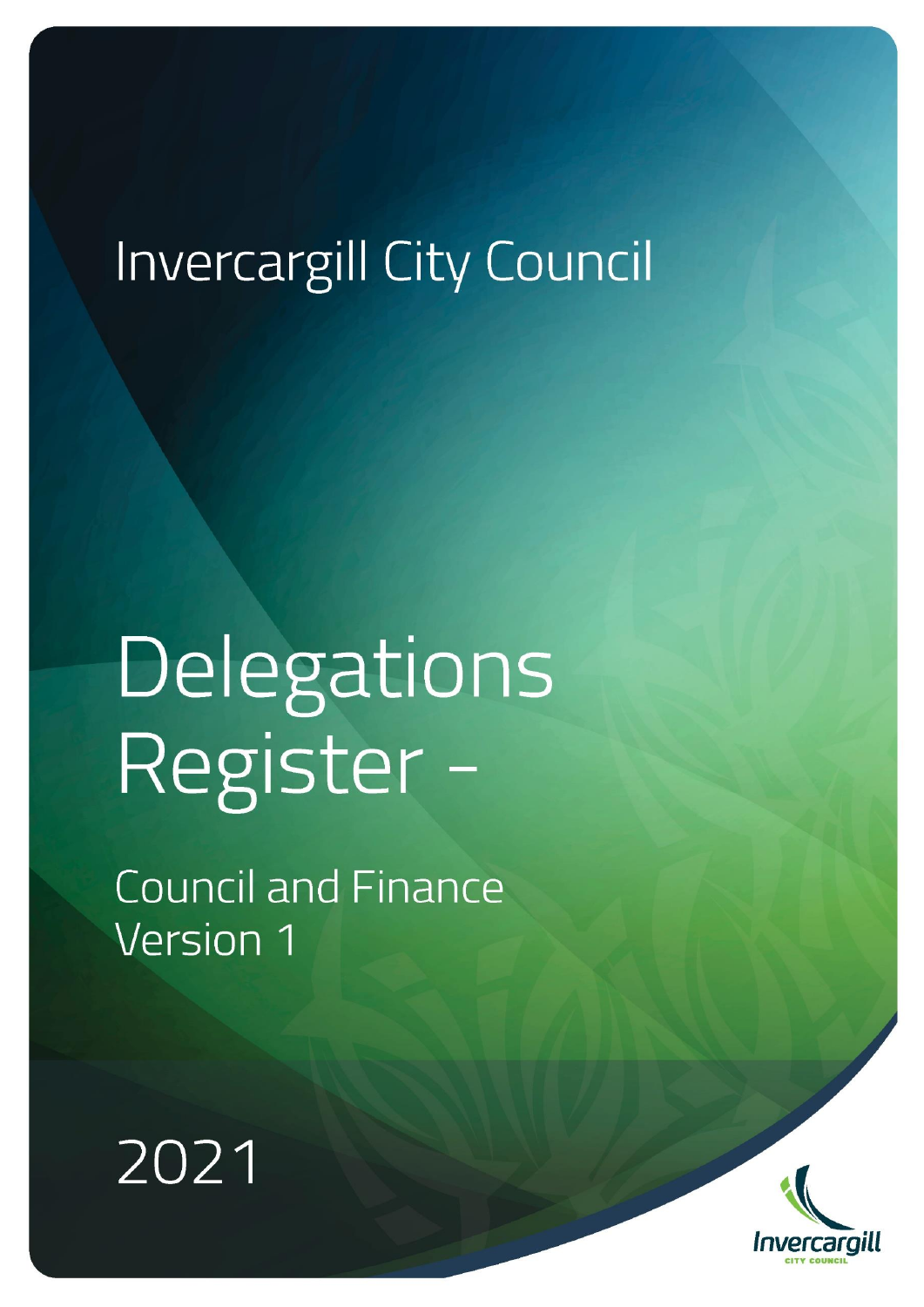# **[THIS PAGE IS INTENTIONALLY LEFT BLANK]**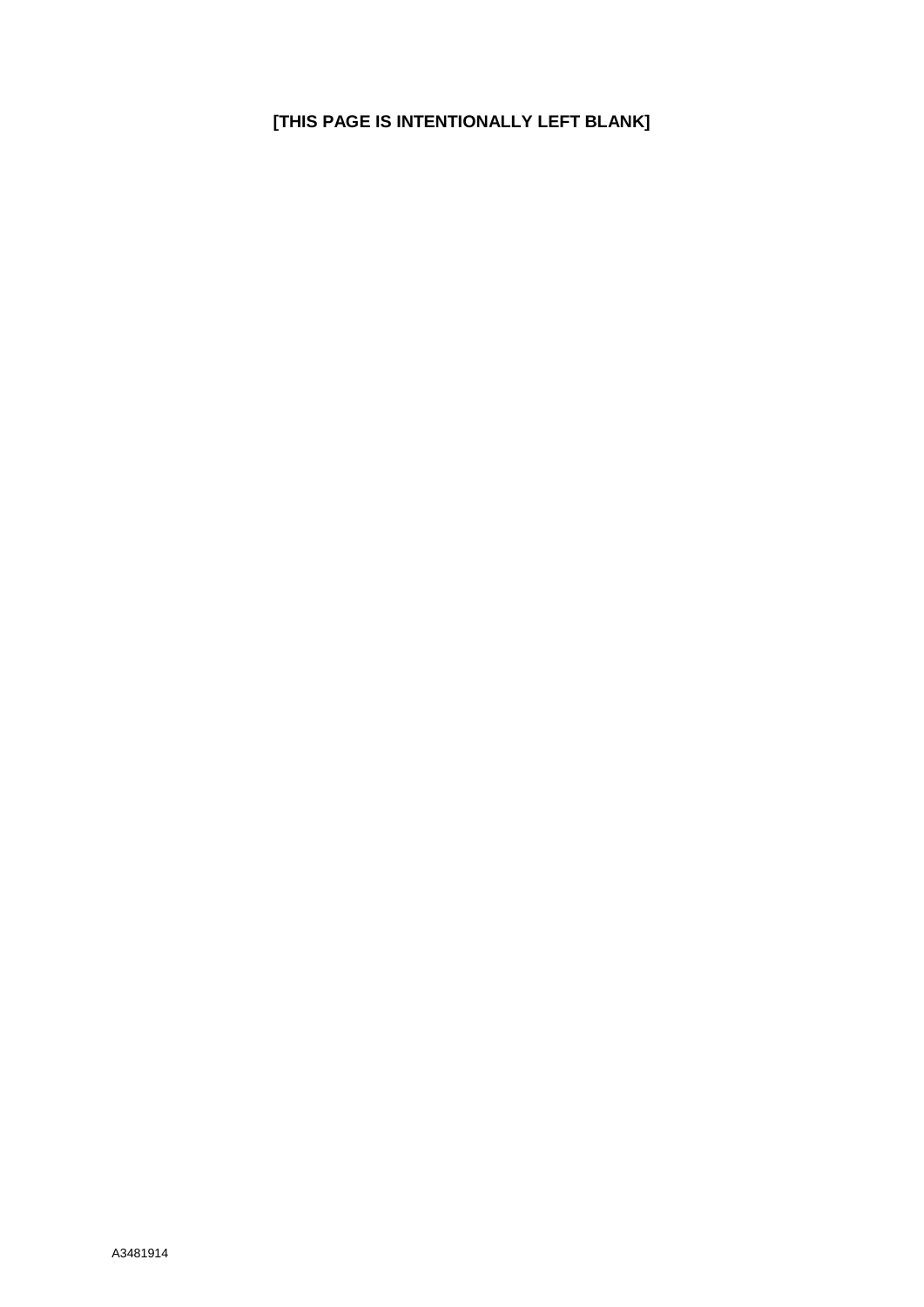# **Contents**

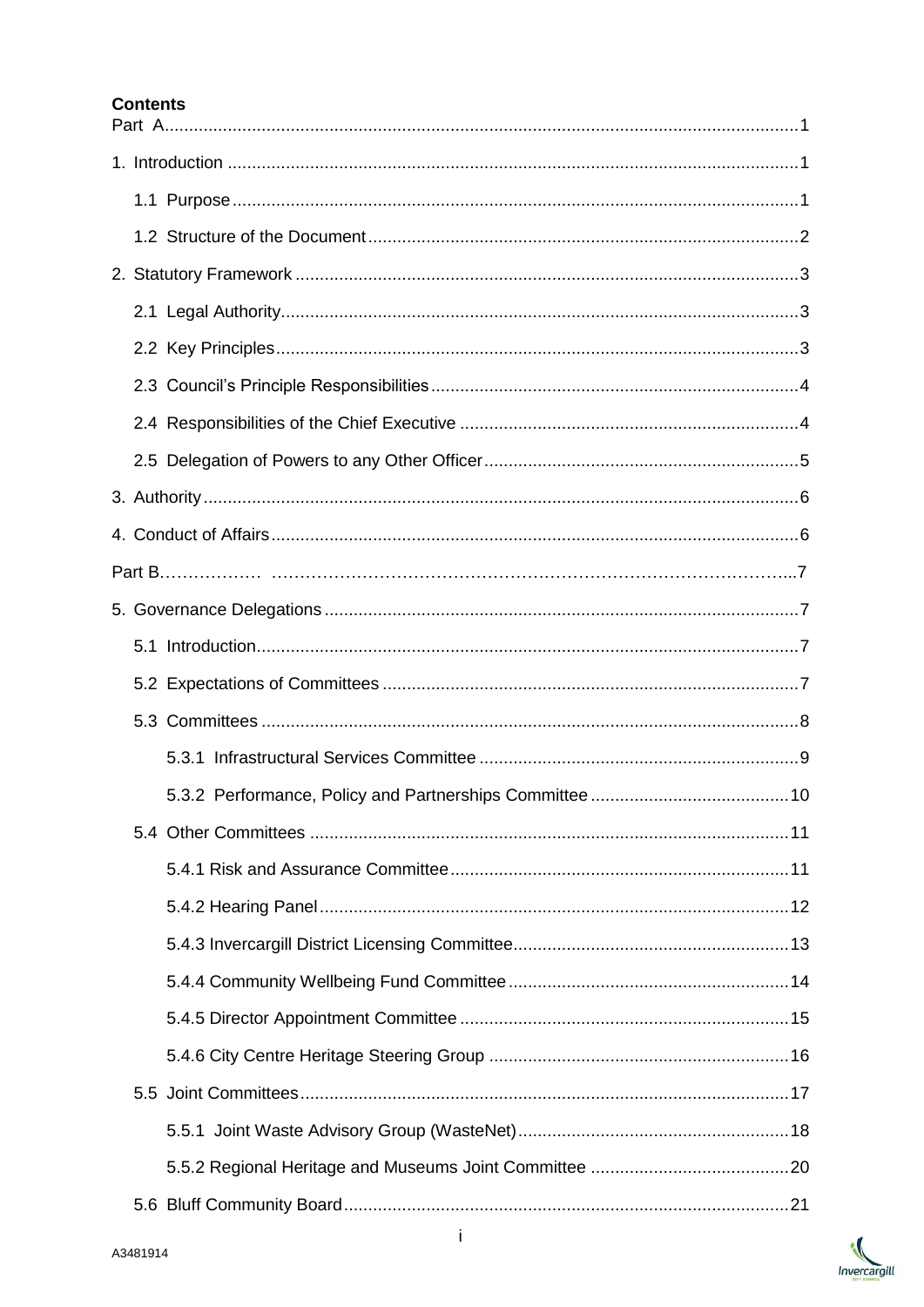|  | 6.5.1 Staff Establishment, Employment, Compensation and Benefits 28 |  |
|--|---------------------------------------------------------------------|--|
|  |                                                                     |  |
|  |                                                                     |  |
|  |                                                                     |  |
|  |                                                                     |  |
|  |                                                                     |  |
|  |                                                                     |  |
|  |                                                                     |  |
|  |                                                                     |  |

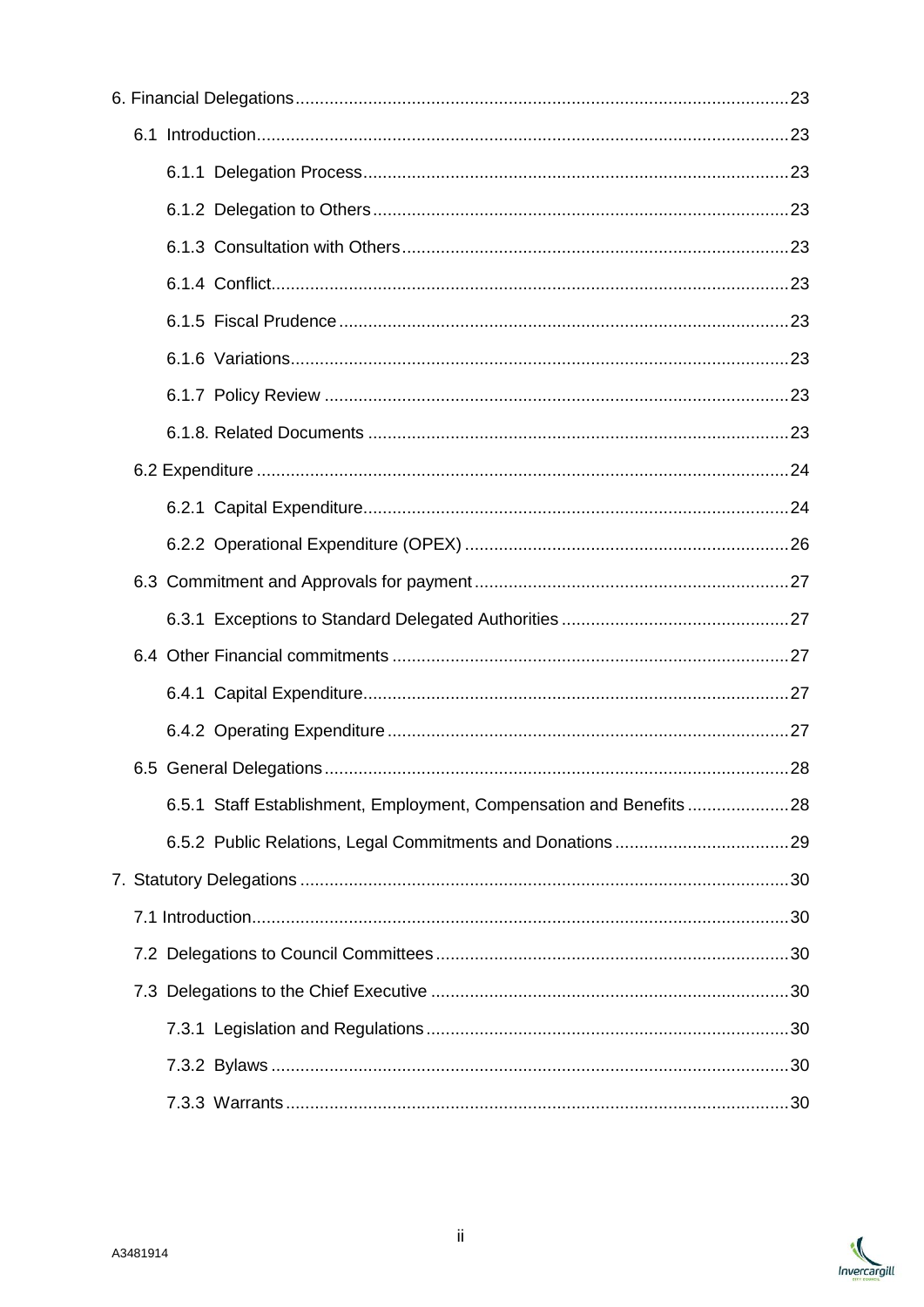

# **Delegations Register – Council and Finance**

# **Invercargill City Council**

# **August 2021**

**Version 1**

## <span id="page-4-0"></span>**Part A**

## <span id="page-4-1"></span>**1. Introduction**

The Delegations Register sets out the delegations made by the Invercargill City Council (Council).

Invercargill City Council relies on a clear distinction between governance and management activities for effective operations. Council is comprised of:

- **Elected Members**  including Councillors, Bluff Community Board members and Mana Whenua appointed representatives who have overall responsibilities for Council decisions and activities; and
- **The Chief Executive**  who is the sole employee of the Elected Members, and
- **Council Officers**  who are employed by the Chief Executive.

Governance activities are the remit of Elected Members. Management activities are the remit of the Chief Executive, which includes the provisions of the policy advice, as well as implementing the governance decisions made by Elected Members.

In order for a Council to operate efficiently and effectively, the Chief Executive delegates provision of policy advice and decision implementation to Council Officers.

### <span id="page-4-2"></span>**1.1 Purpose**

The purpose of the Delegations Register is to define and authorise the scope of:

- 1. The division between governance and management activities.
- 2. Council's delegations of governance activities to Council Committees and Bluff Community Board.
- 3. Council delegations of management activities to the Chief Executive.
- 4. The Chief Executive's delegations to Council Officers, including the Executive Leadership Team, with these being recorded in the Delegations Register – Chief Executive.

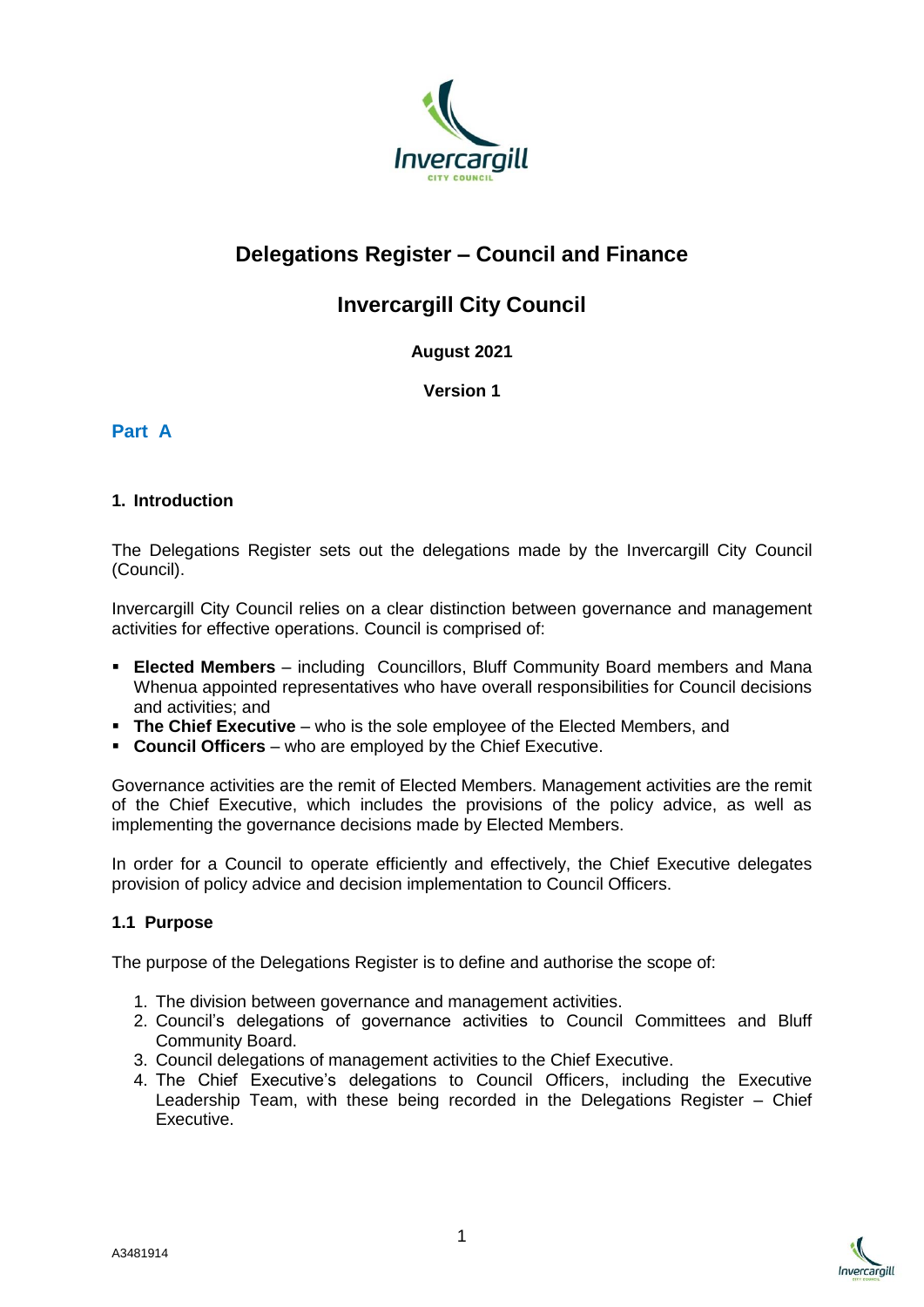Other aspects of Council's work programmes can be delegated by Council resolution. Separate delegations are not required for Council Officers to undertake any work included in these documents, which are adopted by Council.

The Delegations Register also provides for specific delegations relating to finance, regulatory functions, and specific statutory responsibilities devolved to Council through legislation.

## <span id="page-5-0"></span>**1.2 Structure of the Document**

The Delegations Register is structured as follows:

### **1. Part A**

### **Delegations Framework**

This section outlines Council's guiding principles for delegating authority and establishes the legal power for making these delegations. It then establishes the framework through which the delegation are made and structured.

### **2. Part B**

#### **Governance Delegations**

This section sets out the delegation of governance powers from Council to Committees and Bluff Community Board.

#### **Financial Delegations**

The delegation of financial powers enables the achievement of Council's objectives and work programme, as adopted in the Long Term Plan and Annual Plan. This section sets the limits of financial delegations to Council Sub-Committees and Council Officers.

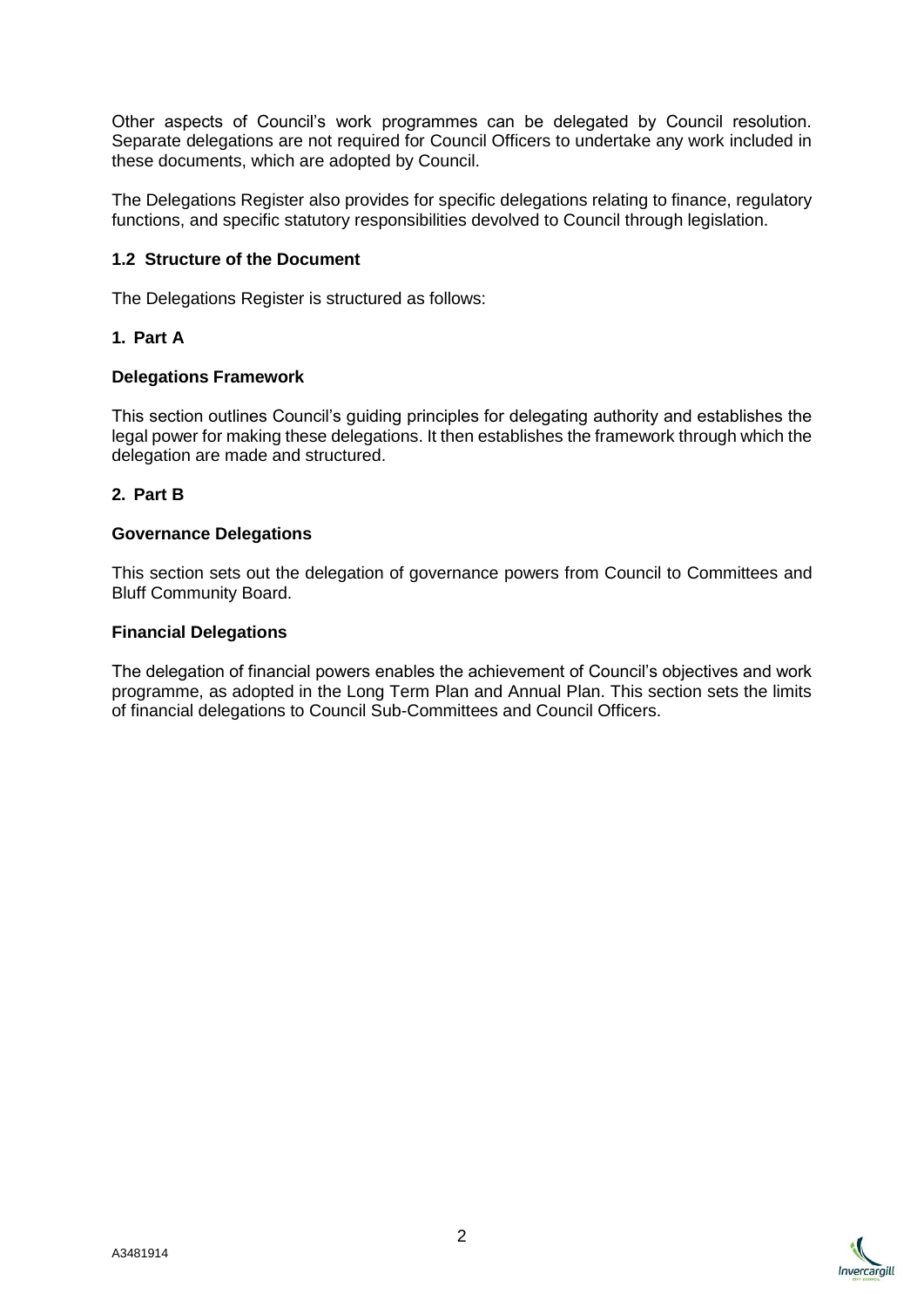# <span id="page-6-0"></span>**2. Statutory Framework**

# <span id="page-6-1"></span>**2.1 Legal Authority**

The powers, functions and duties of a Council are prescribed through various Government Acts and Regulations. The main Acts that impact Council include but are not limited to:

- Local Government Act 2002
- Resource Management Act 1991
- **Building Act 2004**
- Reserves Act 1977
- Local Authorities (Members' Interests) Act 1968

Council cannot delegate any power which is required by law to require a resolution of Council, including under Schedule 7 Clause 32 of the Local Government Act 2002.

Council cannot delegate the power to:

- set a rate
- **adopt a bylaw**
- borrow money, purchase or dispose of assets, outside of the Long Term Plan
- adopt a Long Term Plan, Annual Plan or Annual Report
- appoint the Chief Executive
- adopt policies with consultation requirements prescribed by the Local Government Act 2002, including those associated with the Long Term Plan or developed for the purpose of the Governance Statement
- approve, adopt and set operative dates for changes and/or variations to resource management plans and policies under the Resource Management Act 1991
- adopt a remuneration and employment policy
- to determine not to follow a recommendation of the Ombudsman following an investigation
- **EXECUTE:** approve or amend Council's Standing Orders
- approve and amend the Code of Conduct for Elected Members
- establish and determine the structure, terms of reference, and delegated authorities of **Committees**
- appoint and discharge member of Committees
- establish a joint Committee with another local authority or public body

### <span id="page-6-2"></span>**2.2 Key Principles**

In making decisions about delegated authority, Council and the Chief Executive will take into account the following principles, to enable Council to:

- operate efficiently and effectively
- concentrate on its policy making role, empowering the Chief Executive and Council Officers to implement and administer those policies
- carry out Council functions openly and fairly
- provide delegates with the necessary authority to effectively carry out delegated responsibilities
- properly observe all statutory requirements

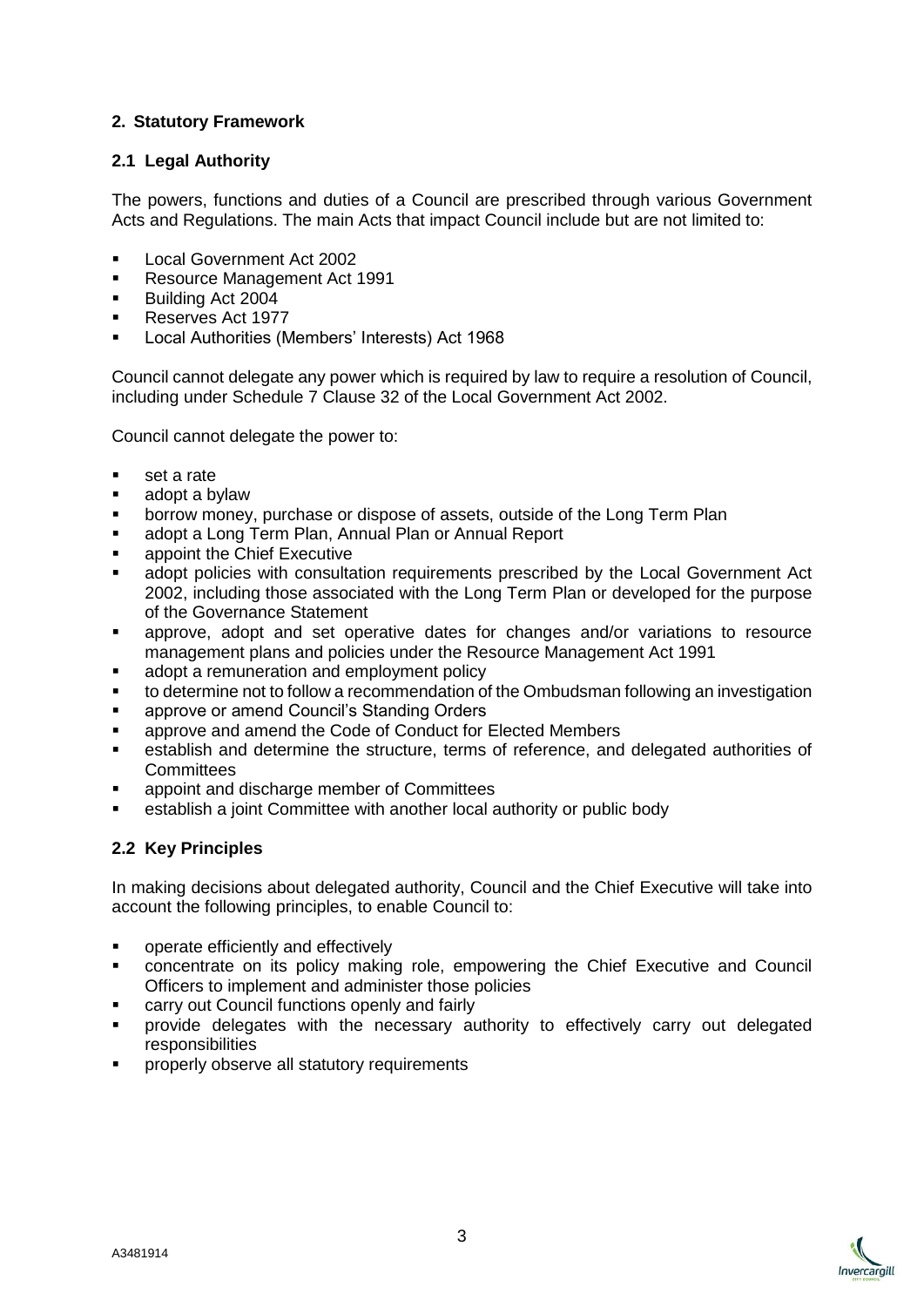Other principles observed in the development of the Delegations Register are that delegations will:

- be made to positions, not people
- **•** be recorded in the Delegations Register
- **•** have any updates recorded in an Appendix of subsequent delegations
- commit Council to decisions made by staff with delegated authority
- be reviewed and amended as required, including a review in line with triennial elections

Council retains full responsibility for governance, statutory and financial powers, duties and responsibilities and contract specifications at all times.

### <span id="page-7-0"></span>**2.3 Council's Principle Responsibilities**

The purpose of the local government as per Section 10 of the Local Government Act 2002 is:

- to enable democratic local decision-making and action by, and on behalf of, communities, and
- to promote the social, economic, environmental, and cultural well-being of communities in the present and for the future

The governance principles of local government as set out in Section 39 of the Local Government Act 2002 are:

- a local authority should ensure that the role of democratic governance of the community, and the expected conduct of Elected Members, is clear and understood by Elected Members and the community
- a local authority should ensure that the governance structure and processes are effective, open and transparent
- a local authority should ensure that, so far as is practicable, responsibility and processes for decision making in relation to regulatory responsibilities is separated from responsibility and processes for decision-making for non-regulatory responsibilities
- a local authority should be a good employer
- a local authority should ensure that the relationship between Elected Members and management of the local authority is effective and understood

### <span id="page-7-1"></span>**2.4 Responsibilities of the Chief Executive**

The Local Government Act 2002 requires Council to delegate the management of the organisation to the Chief Executive in accordance with Section 42 and Schedule 7 Clause 33 – 36, on the terms and conditions that Council consider appropriate.

The Chief Executive is responsible to the elected Council for:

- implementing the decisions of the local authority
- providing advice to members of the local authority and to its community boards, if any
- ensuring that all responsibilities, duties and powers delegated to him or her or to any person employed by the local authority, or imposed or conferred by an Act, regulation, or bylaw, are properly performed or exercised
- ensuring the effective and efficient management of the activities of the local authority
- maintaining systems to enable effective planning and accurate reporting of the financial and service performance of the local authority
- providing leadership for the staff of the local authority
- employing, on behalf of the local authority, the staff of the local authority,(in accordance with any remuneration and employment policy)

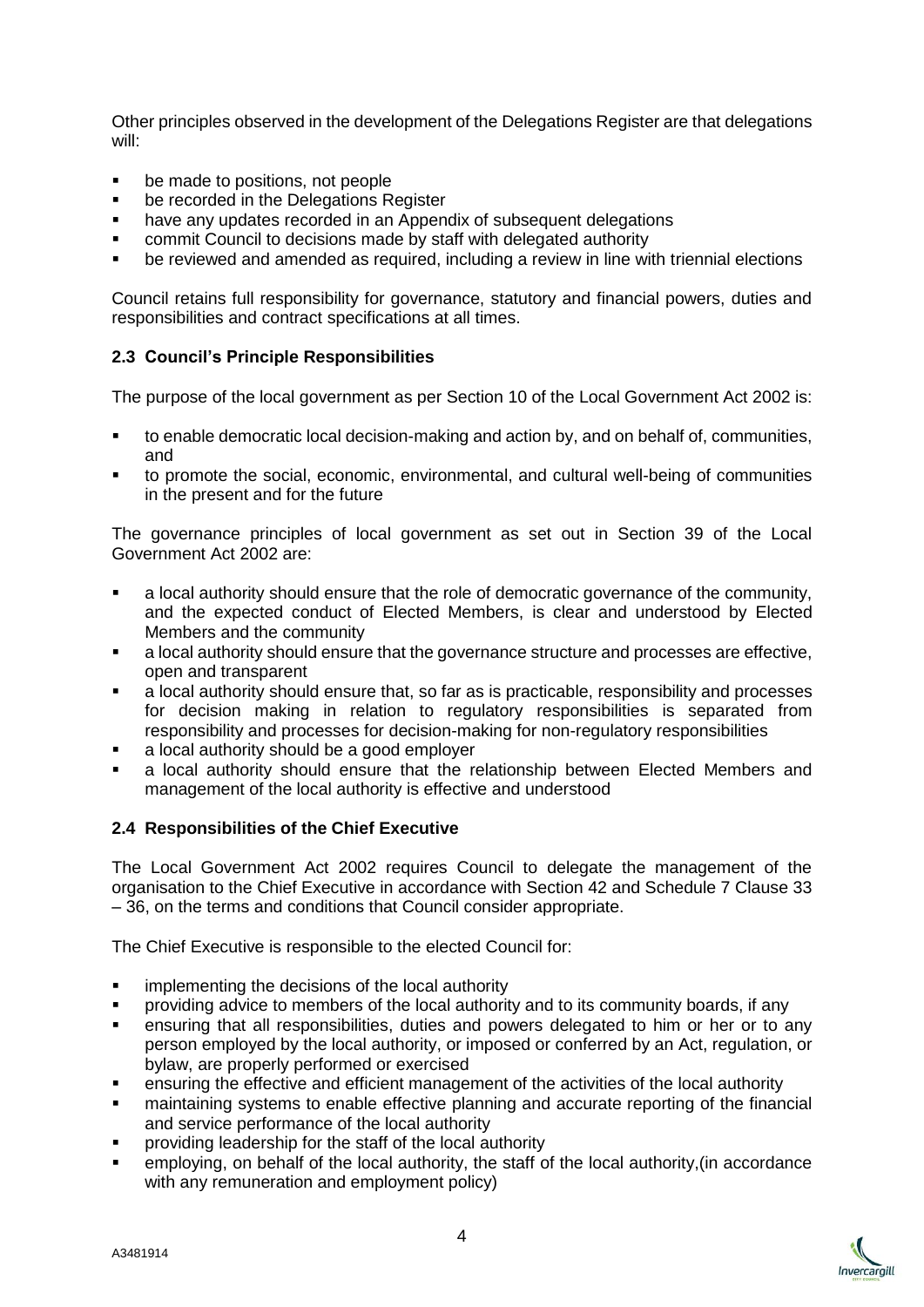negotiating the terms of employment of the staff of the local authority (in accordance with any remuneration and employment policy)

The Chief Executive is responsible for:

- ensuring, as far as practicable, that the management structure of the local authority:
	- reflects and reinforces the separation of regulatory responsibilities and decision making processes from other responsibilities and decision making processes
	- is capable of delivering adequate advice to the local authority to facilitate the explicit resolution of conflicting objectives
- appointment of independent commissioner(s) to hear, consider and determine all contested resource consent application in respect of which Council, or a Council Controlled Organisation (CCO), is or could be perceived to be an interested party
- delegating to the Hearing Panel all of Council's regulatory powers in respect of hearing, considering and determining all matters relating to resource consents under the Resource Management Act 1991; and action under the Dog Control Act 1996
- delegating to appropriate staff Council's powers to undertake compliance inspection and enforcement in accordance with Council's approved procedures

The Chief Executive is able to delegate any of these power other than the power to delegate.

### <span id="page-8-0"></span>**2.5 Delegation of Powers to any Other Officer**

The Delegation Register – Chief Executive records all delegations from the Chief Executive to Council Officers.

Clause 32B of Schedule 7 of the Local Government Act 2002 provides further delegations of power (with some restrictions) to another Officer of the Council.

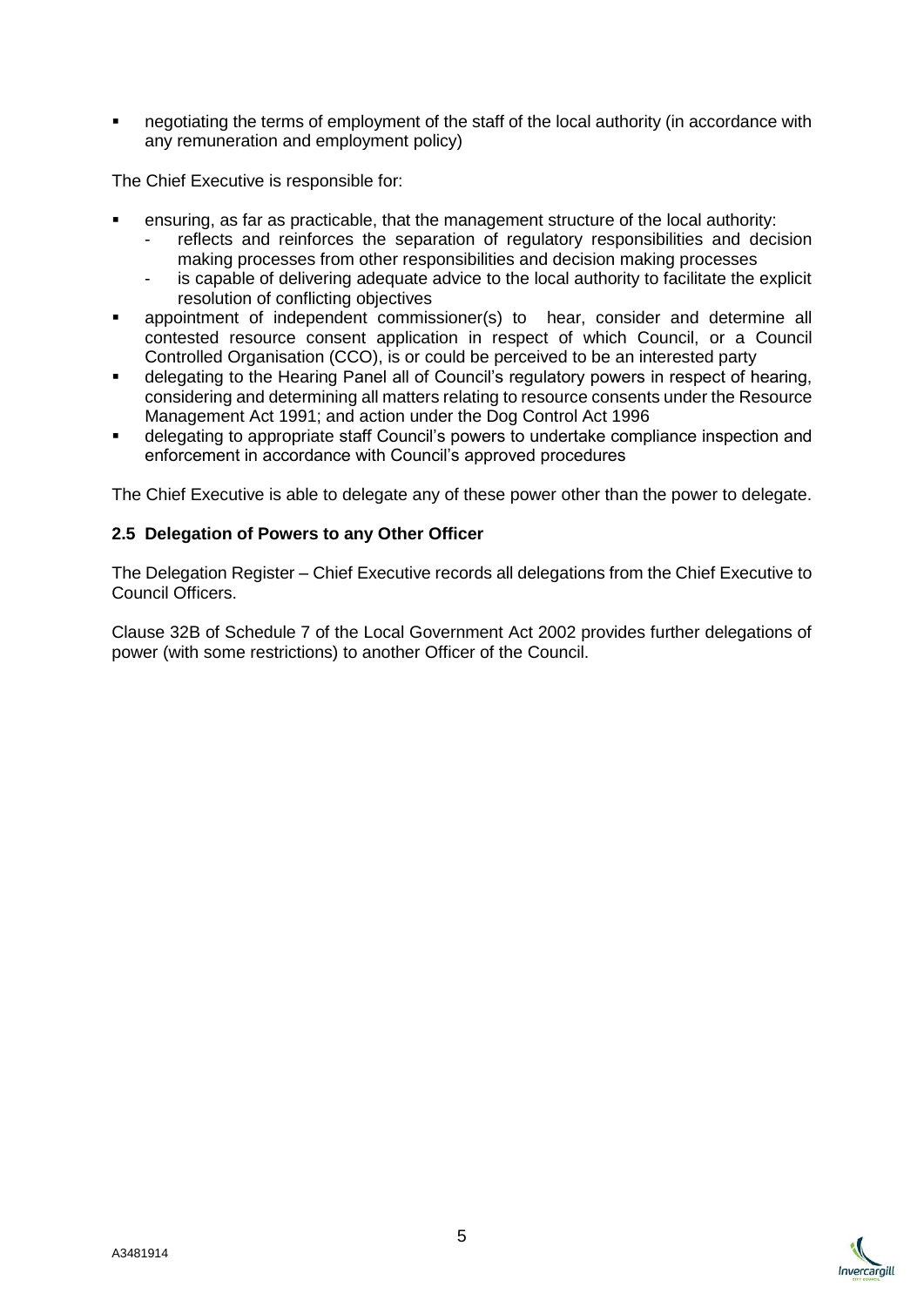# <span id="page-9-0"></span>**3. Authority**

All previous delegations were revoked by the resolution, and the delegation made in the governance section of the Delegations Register and other delegations of statutory and finance powers to Committees and sub-Committees and all the delegations made to the Chief Executive and Executive Leadership Team were adopted by Council at its meeting on 24 August 2021.

# <span id="page-9-1"></span>**4. Conduct of Affairs**

All Elected Members, Bluff Community Board, Committees, Sub Committees and Joint Committees shall conduct their affairs in accordance with the Local Government Act 2002, Local Government Official Information and Meetings Act (LGOIMA) 1987, Local Authorities (Member's Interest) Act 1968, Council Code of Conduct (with respect to all Elected Members) and Standing Orders 2019.



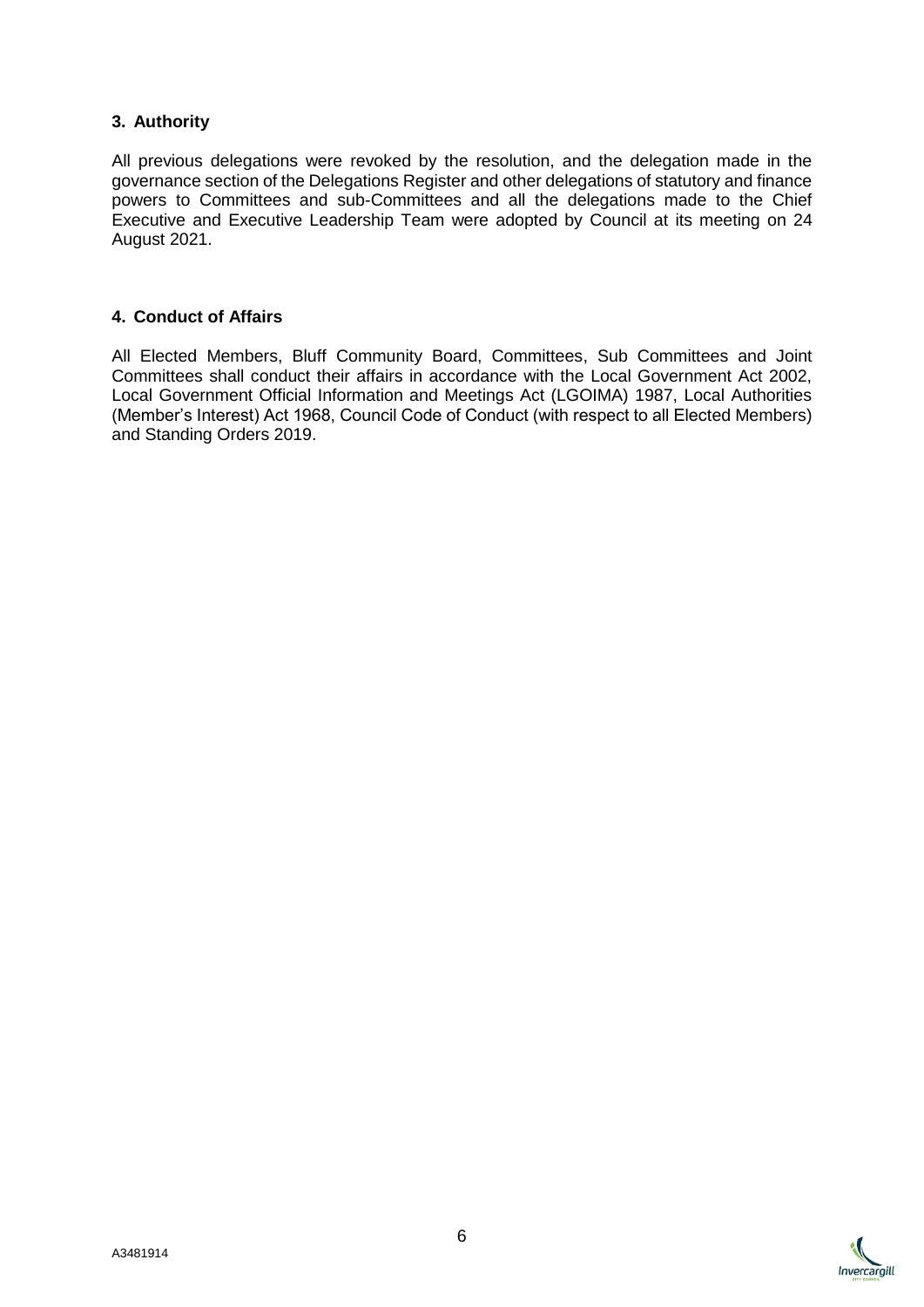# <span id="page-10-0"></span>**Part B**

# <span id="page-10-1"></span>**5. Governance Delegations**

# <span id="page-10-2"></span>**5.1 Introduction**

Invercargill City Council's delegation model is designed to enable Committees of Council to undertake their roles consistent with their terms of reference. The use of delegated authority to the most appropriate level of the organisation enables Council to achieve the purpose of local government as prescribed in the Local Government Act 2002; which is:

- To enable democratic local decision-making and action by and on behalf of, communities; and
- To promote the social, economic, environmental, and cultural well-being of communities in the present and for the future.

When a statute or regulation empowers Council to carry out a decision making function, that decision must be made by resolution of the full governing body, unless the statute or regulation permits delegation to a Committee, Sub Committee or Council Officer.

The business to be delivered and administered by Council is significant and wide-ranging, implementing the requirements of many statutes, and associated regulations, Council plans, policies, bylaws and other services. Without delegation, Council's operations and administration would not be efficient, effective or timely in delivering services.

The body or person to whom powers are delegated will usually exercise the delegated power, but is not obliged to do so. Delegates may choose not to exercise authority when a matter becomes of high public interest, or the issues involved continues or are high risk.

# <span id="page-10-3"></span>**5.2 Expectations of Committees**

Within the areas of jurisdiction, each Committee is expected to:

- Report minutes of all meetings to Council
- Observe and pursue the goals, objectives and strategies in any strategic plan adopted by full Council
- Maintain regular communication with other Committees and full Council to ensure that the widest possible good is achieved for the community
- Approve expenditure that exceeds delegated authority of Council Officers, within the financial parameters of Long Term Plan and Annual Plan
- Ensure appropriate consultation and communication is undertaken with the community and affected stakeholders
- **•** Monitor and respond to change in legislation governing their jurisdiction
- Support Council staff to achieve programmes and projects contained in the Long Term Plan

All Committees will operate within:

- The policies, plans, standards or guidelines established and approved by Council
- The overall priorities of Council
- The needs of people in the Invercargill City District
- The approved budgets for the activity



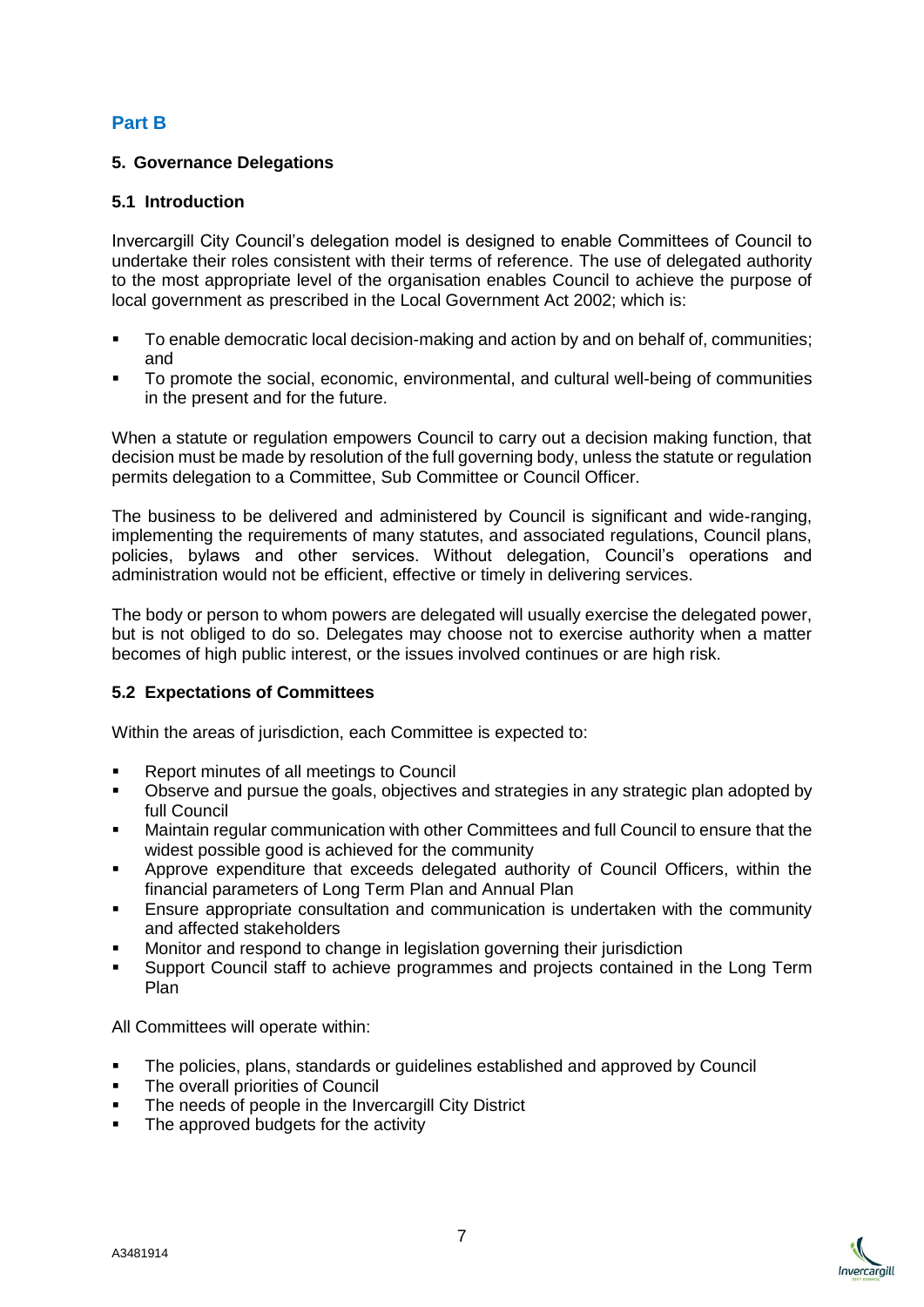# <span id="page-11-0"></span>**5.3 Committees**

In order to be efficient, effective and timely in delivering its services, ICC has established two Committees that all Elected Members are members of both Committee:

- **Infrastructural Services Committee**
- **•** Performance, Policy and Partnerships Committee

# **Legislative Basis for the Committees:**

| <b>Legislative Basis</b> | Committee constituted by Council as per Clause 30 (1) (a) Schedule 7 of the<br>Local Government Act 2002 |
|--------------------------|----------------------------------------------------------------------------------------------------------|
|                          | Committee delegated powers by Council as per Clause 32 Schedule 7 of the<br>Local Government Act 2002    |

Legislative basis for all Committees are the same as set above unless it stated otherwise in the following pages.

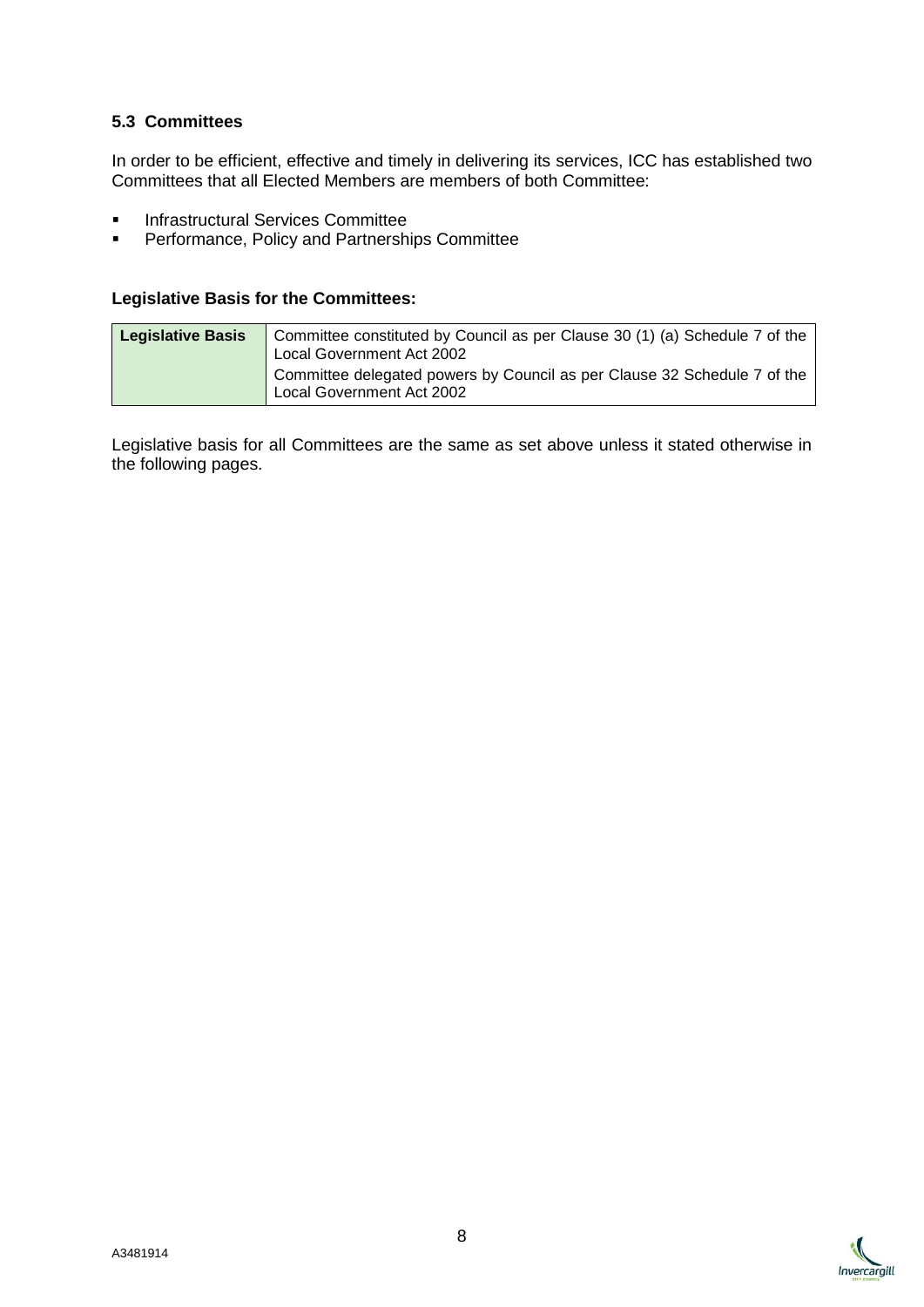# <span id="page-12-0"></span>**5.3.1 Infrastructural Services Committee**

| <b>Type of Committee</b>                         | Committee                                                                                                                                                                                                                                                                                               |
|--------------------------------------------------|---------------------------------------------------------------------------------------------------------------------------------------------------------------------------------------------------------------------------------------------------------------------------------------------------------|
| <b>Responsible to</b>                            | Council                                                                                                                                                                                                                                                                                                 |
| <b>Membership</b>                                | All<br>Elected<br>Members and two<br>appointed Mana Whenua<br>representatives                                                                                                                                                                                                                           |
| Quorum                                           | A quorum shall be half of the members (including vacancies) if the<br>number of members is even, and a majority (including vacancies) if<br>the number of members is odd                                                                                                                                |
| <b>Frequency of Meetings</b>                     | Week 1 of each month                                                                                                                                                                                                                                                                                    |
| <b>Scope of Activities</b>                       | Cemetery and Crematorium<br>П                                                                                                                                                                                                                                                                           |
|                                                  | Community facilities including public toilets<br>$\blacksquare$                                                                                                                                                                                                                                         |
|                                                  | Parks and Reserves, including sports fields<br>٠                                                                                                                                                                                                                                                        |
|                                                  | Swimming pools<br>٠                                                                                                                                                                                                                                                                                     |
|                                                  | Transport networks including passenger transport<br>٠                                                                                                                                                                                                                                                   |
|                                                  | Street lighting<br>П                                                                                                                                                                                                                                                                                    |
|                                                  | Traffic control and parking (excluding enforcement)<br>Е                                                                                                                                                                                                                                                |
|                                                  | <b>Regional Transport Committee</b><br>п                                                                                                                                                                                                                                                                |
|                                                  | Water<br>$\blacksquare$                                                                                                                                                                                                                                                                                 |
|                                                  | Wastewater<br>$\blacksquare$                                                                                                                                                                                                                                                                            |
|                                                  | Stormwater<br>п                                                                                                                                                                                                                                                                                         |
|                                                  | Solid Waste Management including transfer stations and waste<br>٠<br>minimisation                                                                                                                                                                                                                       |
|                                                  | <b>WasteNet Joint Committee</b><br>٠                                                                                                                                                                                                                                                                    |
|                                                  | Property portfolio, including Investment Property and Housing<br>٠<br>Care                                                                                                                                                                                                                              |
|                                                  | Development of bylaws within the areas of responsibility, for<br>П<br>recommending to Council                                                                                                                                                                                                           |
| <b>Delegations</b>                               | The Committee has authority to exercise all the powers, functions<br>and duties of the Council with the exception of those powers as set<br>out in Schedule 7 Clause 32(1) Local Government Act 2002, which<br>are only for Council and cannot be delegated by Council within its<br>field of reference |
| <b>Financial Delegations</b>                     | Approve expenditure above authority delegated to the Chief<br>Executive                                                                                                                                                                                                                                 |
|                                                  | Approve expenditure not provided in the Long Term Plan or Annual<br>Plan                                                                                                                                                                                                                                |
| <b>Relationship with Other</b><br><b>Parties</b> | The Committee is also responsible for liaising with key<br>stakeholders/partners and Joint Committees with in the field of<br>references                                                                                                                                                                |
| <b>Contact with Media</b>                        | Responsibility of Chair and Deputy Chair unless otherwise<br>determined                                                                                                                                                                                                                                 |

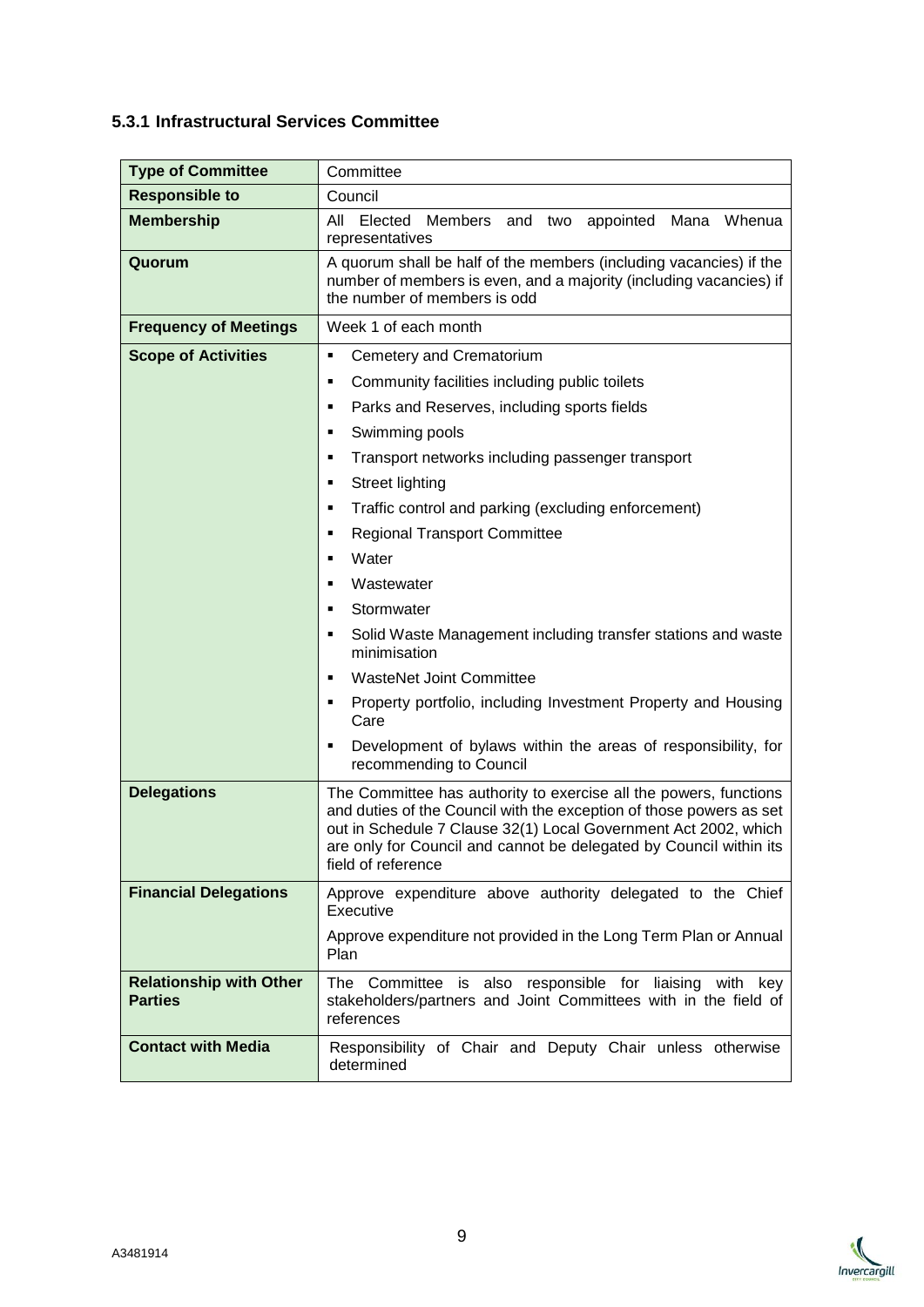# <span id="page-13-0"></span>**5.3.2 Performance, Policy and Partnerships Committee**

| <b>Type of Committee</b>     | Committee                                                                                                                                                                                                                                                                                               |
|------------------------------|---------------------------------------------------------------------------------------------------------------------------------------------------------------------------------------------------------------------------------------------------------------------------------------------------------|
| <b>Responsible to</b>        | Council                                                                                                                                                                                                                                                                                                 |
| <b>Membership</b>            | All<br>Elected<br>Members and two<br>appointed Mana Whenua<br>representatives                                                                                                                                                                                                                           |
| Quorum                       | A quorum shall be half of the members (including vacancies) if the<br>number of members is even, and a majority (including vacancies) if<br>the number of members is odd                                                                                                                                |
| <b>Frequency of Meetings</b> | Week 2 of each month                                                                                                                                                                                                                                                                                    |
| <b>Scope of Activities</b>   | Arts, Culture and Heritage, including SMAG, IPAG, Bluff<br>$\blacksquare$<br>Maritime Museum, Regional Heritage Committee                                                                                                                                                                               |
|                              | Festivals and Events, including funding allocations from Events<br>٠<br>Fund                                                                                                                                                                                                                            |
|                              | Libraries<br>п                                                                                                                                                                                                                                                                                          |
|                              | Theatres and Halls including Civic Theatre, Scottish Hall<br>٠                                                                                                                                                                                                                                          |
|                              | Community Development / External Relationships<br>٠                                                                                                                                                                                                                                                     |
|                              | Communications and engagement<br>٠                                                                                                                                                                                                                                                                      |
|                              | Council's financial performance<br>٠                                                                                                                                                                                                                                                                    |
|                              | Rating systems and policies<br>٠                                                                                                                                                                                                                                                                        |
|                              | Business, economic development, tourism including Great<br>٠<br>South                                                                                                                                                                                                                                   |
|                              | Environmental regulatory matters including alcohol licensing<br>п                                                                                                                                                                                                                                       |
|                              | Environmental policy including District Plan<br>٠                                                                                                                                                                                                                                                       |
|                              | Policies and strategies related to compliance, monitoring and<br>٠<br>enforcement                                                                                                                                                                                                                       |
|                              | Development of bylaws within the areas of responsibility, for<br>п<br>recommendation to Council                                                                                                                                                                                                         |
|                              | Long Term Plan strategy development<br>٠                                                                                                                                                                                                                                                                |
|                              | <b>Shared Services</b><br>$\blacksquare$                                                                                                                                                                                                                                                                |
|                              | Joint Committees in field of reference<br>п                                                                                                                                                                                                                                                             |
|                              | Statements of Intent (excluding ICHL)<br>٠                                                                                                                                                                                                                                                              |
|                              | <b>Youth Council</b><br>٠                                                                                                                                                                                                                                                                               |
|                              | LGNZ membership<br>п                                                                                                                                                                                                                                                                                    |
|                              | <b>Sister City Relationships</b><br>٠                                                                                                                                                                                                                                                                   |
|                              | Democratic processes (Representation Review,<br>٠<br>Remuneration, Code of Conduct)                                                                                                                                                                                                                     |
|                              | Neighbourhood Fund Committee could be a Sub Committee<br>٠                                                                                                                                                                                                                                              |
|                              | Community Grants Committee could be a Sub Committee<br>٠                                                                                                                                                                                                                                                |
|                              | City Centre Heritage Steering Group could be a Sub Committee<br>٠                                                                                                                                                                                                                                       |
| <b>Delegations</b>           | The Committee has authority to exercise all the powers, functions<br>and duties of the Council with the exception of those powers as set<br>out in Schedule 7 Clause 32(1) Local Government Act 2002, which<br>are only for Council and cannot be delegated by Council within its<br>field of reference |

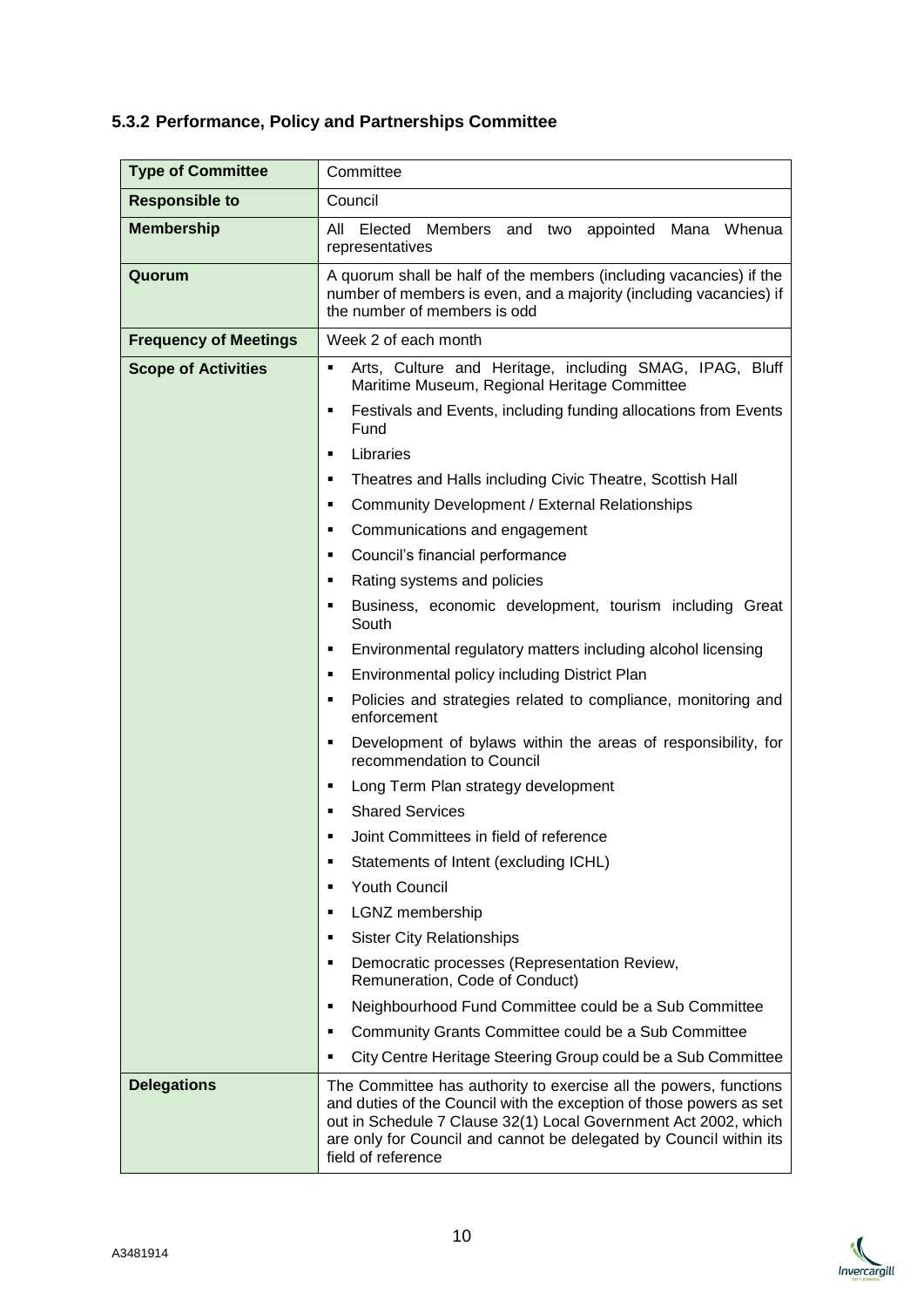# **5.3.2 Performance, Policy and Partnerships Committee continued**

| <b>Financial Delegations</b>                     | Approve expenditure above authority delegated to the Chief<br>Executive                                                                  |
|--------------------------------------------------|------------------------------------------------------------------------------------------------------------------------------------------|
|                                                  | Approve expenditure not provided in Long Term Plan or Annual<br>Plan                                                                     |
| <b>Relationship with Other</b><br><b>Parties</b> | also responsible for liaising with key<br>The Committee<br>stakeholders/partners and Joint Committees with in the field of<br>references |
| <b>Contact with Media</b>                        | Responsibility of Chair and Deputy Chair unless otherwise<br>determined                                                                  |

# <span id="page-14-0"></span>**5.4 Other Committees**

# <span id="page-14-1"></span>**5.4.1 Risk and Assurance Committee**

| <b>Type of Committee</b>     | Committee                                                                                                                                                                                                                                                                                               |
|------------------------------|---------------------------------------------------------------------------------------------------------------------------------------------------------------------------------------------------------------------------------------------------------------------------------------------------------|
| <b>Responsible to</b>        | Council                                                                                                                                                                                                                                                                                                 |
| <b>Membership</b>            | Seven members, or such other number of members as the Council<br>may determine, of which at least five are a member of the Council.<br>In all cases, the Committee's total membership will be a minimum<br>of two external independent appointees                                                       |
|                              | The Chair of the Committee shall be an external independent<br>appointee                                                                                                                                                                                                                                |
| Quorum                       | A quorum shall be half of the members (including vacancies) if the<br>number is even, and a majority (including vacancies) if odd and<br>must at any time have at least one external independent appointee                                                                                              |
| <b>Frequency of Meetings</b> | The Committee shall meet at least four times a year to coincide with<br>key dates in the financial reporting and audit calendar                                                                                                                                                                         |
| <b>Delegations</b>           | The Committee has authority to exercise all the powers, functions<br>and duties of the Council with the exception of those powers as<br>set out in Schedule 7 Clause 32(1) Local Government Act 2002,<br>which are only for Council and cannot be delegated by Council<br>within its field of reference |
|                              | Council's treasury policies and functions                                                                                                                                                                                                                                                               |
|                              | <b>Council's Annual Report</b><br>$\blacksquare$                                                                                                                                                                                                                                                        |
|                              | Audit processes and management of financial risk, including<br>п<br>fraud                                                                                                                                                                                                                               |
|                              | Organisational Risk Management, including business continuity<br>$\blacksquare$                                                                                                                                                                                                                         |
|                              | <b>External Audit</b><br>$\blacksquare$                                                                                                                                                                                                                                                                 |
|                              | Internal controls and internal audit (where necessary)<br>$\blacksquare$                                                                                                                                                                                                                                |
|                              | <b>Health and Safety</b><br>$\blacksquare$                                                                                                                                                                                                                                                              |
|                              | Statutory compliance<br>п                                                                                                                                                                                                                                                                               |
|                              | Related<br>executive/elected<br>party<br>transactions<br>and<br>representative expenditure                                                                                                                                                                                                              |

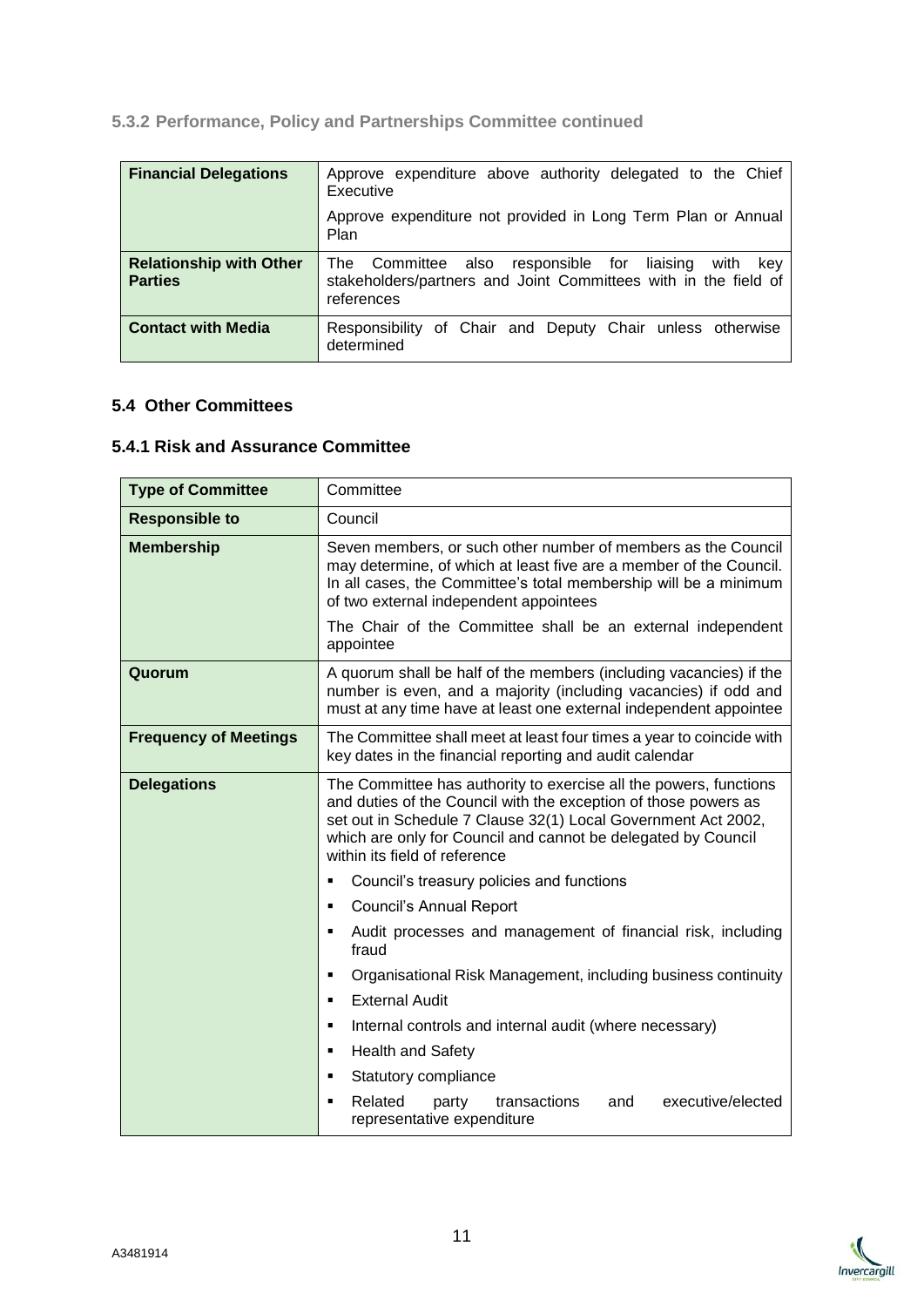# <span id="page-15-0"></span>**5.4.2 Hearing Panel**

| <b>Type of Committee</b>     | Committee                                                                                                                                                                                                                                                                                                                                                                                                                                                                                                                                                                                                                                                                                                                                                                                                                                                                                                                                                                                                                                |
|------------------------------|------------------------------------------------------------------------------------------------------------------------------------------------------------------------------------------------------------------------------------------------------------------------------------------------------------------------------------------------------------------------------------------------------------------------------------------------------------------------------------------------------------------------------------------------------------------------------------------------------------------------------------------------------------------------------------------------------------------------------------------------------------------------------------------------------------------------------------------------------------------------------------------------------------------------------------------------------------------------------------------------------------------------------------------|
| <b>Membership</b>            | Four (4) Councillors                                                                                                                                                                                                                                                                                                                                                                                                                                                                                                                                                                                                                                                                                                                                                                                                                                                                                                                                                                                                                     |
|                              | (Chair, Deputy Chair and two members)                                                                                                                                                                                                                                                                                                                                                                                                                                                                                                                                                                                                                                                                                                                                                                                                                                                                                                                                                                                                    |
| Quorum                       | The quorum for each Hearing Panel is three (3) members including<br>a qualified Chairman.                                                                                                                                                                                                                                                                                                                                                                                                                                                                                                                                                                                                                                                                                                                                                                                                                                                                                                                                                |
| <b>Frequency of Meetings</b> | As required                                                                                                                                                                                                                                                                                                                                                                                                                                                                                                                                                                                                                                                                                                                                                                                                                                                                                                                                                                                                                              |
| <b>Scope of Activities</b>   | The hearing panel is responsible for hearing, considering and<br>deciding applications under the Resource Management Act 1991,<br>Dog Control Act 1996 and Gambling Act 2003                                                                                                                                                                                                                                                                                                                                                                                                                                                                                                                                                                                                                                                                                                                                                                                                                                                             |
| <b>Delegations</b>           | Pursuant to Section 34 of the Resource Management Act 1991,<br>the authority to hear and determine any applications for<br>resource consent within the Council's jurisdiction in the<br>Invercargill City District which require a Committee decision or<br>a hearing except where Council resolves to appoint an<br>independent commissioner or Commissioners to hear and<br>determine an individual consent application<br>Pursuant to the Dog Control Act 1996 and Section 22<br>٠<br>(Probationary Owners); Section 25 and 26(Disqualify Owners);<br>Section 31 (Dangerous Dogs); Section 33B, 33C and 33D<br>(Menacing Dogs); Section 71 (Retention of Dogs Threatening<br>Public Safety); Section 55 (Barking Dogs) of that Act, the<br>authority to hear and determine objections under the above<br>sections; and<br>Pursuant to the Gambling Act 2003 and the Council's "Board<br>٠<br>Venues" and "Class 4 Gambling Venues" policies, the authority<br>to hear and determine applications for territorial authority<br>consent |

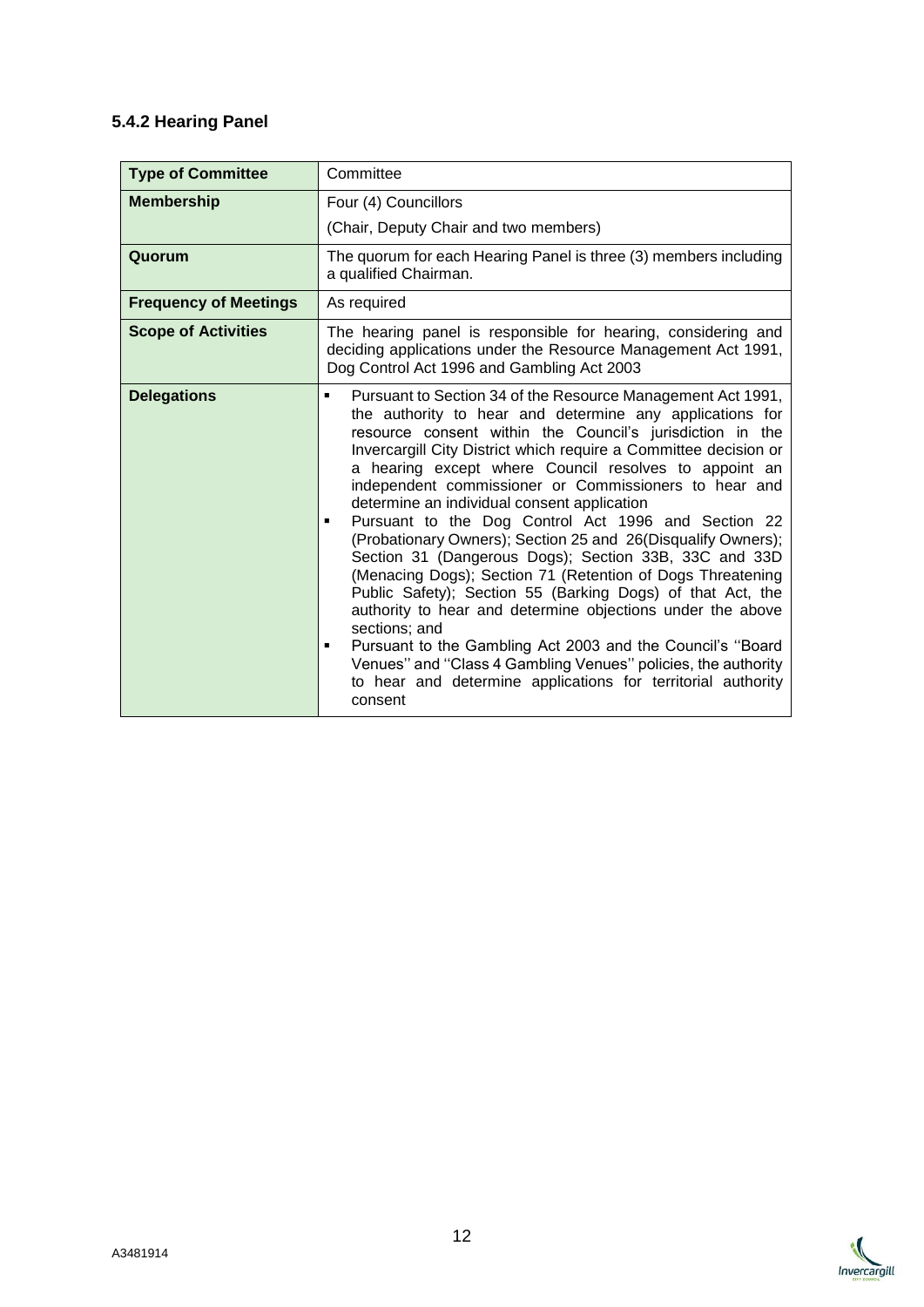# <span id="page-16-0"></span>**5.4.3 Invercargill District Licensing Committee**

| <b>Type of Committee</b>     | Committee                                                                                                                                                                                                                                                                                                                                                                                                                                                    |
|------------------------------|--------------------------------------------------------------------------------------------------------------------------------------------------------------------------------------------------------------------------------------------------------------------------------------------------------------------------------------------------------------------------------------------------------------------------------------------------------------|
| <b>Responsible to</b>        | The Alcohol and Regulatory Licencing Authority                                                                                                                                                                                                                                                                                                                                                                                                               |
| <b>Legislative Basis</b>     | Section 186 of Sales and Supply of Alcohol Act 2012                                                                                                                                                                                                                                                                                                                                                                                                          |
|                              | Committee constituted by Council as per Clause 30 (1) (a)<br>Schedule 7 of the Local Government Act 2002                                                                                                                                                                                                                                                                                                                                                     |
|                              | Committee delegated powers by Council as per Clause 32<br>Schedule 7 of the Local Government Act 2002                                                                                                                                                                                                                                                                                                                                                        |
| <b>Membership</b>            | Four (4) Councillors                                                                                                                                                                                                                                                                                                                                                                                                                                         |
|                              | (Chair and three members)                                                                                                                                                                                                                                                                                                                                                                                                                                    |
| Quorum                       | A quorum is one member, the Chair, for unopposed applications or<br>applications for temporary authorities and a quorum is three<br>members for opposed applications                                                                                                                                                                                                                                                                                         |
| <b>Frequency of Meetings</b> | As required                                                                                                                                                                                                                                                                                                                                                                                                                                                  |
| <b>Scope of Activities</b>   | The Invercargill District Licensing Committee is responsible for<br>considering and determining license applications, renewals,<br>variations, suspensions and cancellations in accordance with the<br>Sale and Supply of Alcohol Act 2012. It is also responsible for<br>considering and determining applications for temporary authority<br>and conducting inquiries and making reports to the Alcohol<br>Regulatory and Licensing Authority Under the Act |
| <b>Delegations</b>           | To consider and determine applications made in accordance with<br>the Sale and Supply of Alcohol Act 2012                                                                                                                                                                                                                                                                                                                                                    |

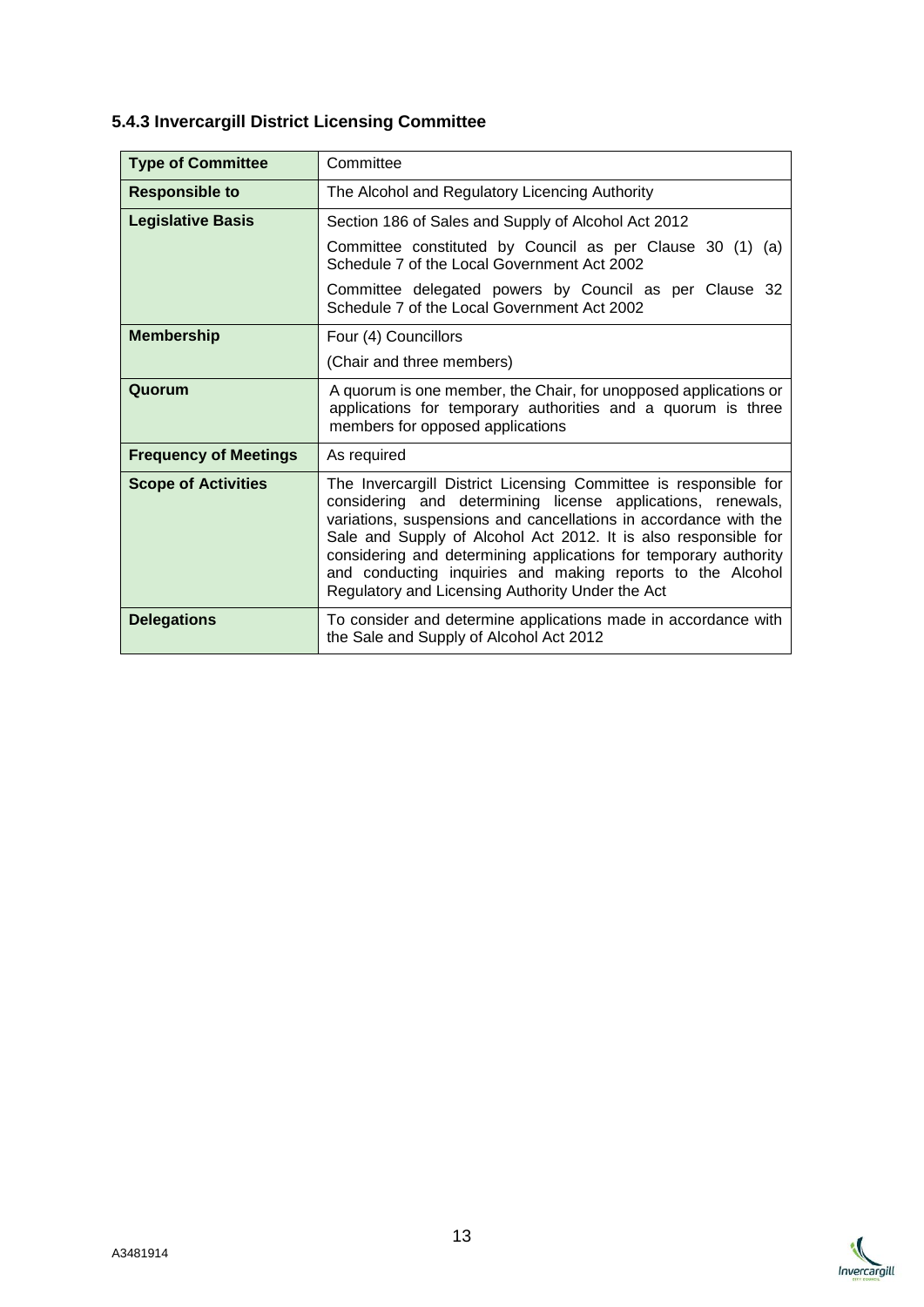# <span id="page-17-0"></span>**5.4.4 Community Wellbeing Fund Committee**

| <b>Type of Committee</b>     | Sub-committee                                                                                                                                                                                                                                                     |
|------------------------------|-------------------------------------------------------------------------------------------------------------------------------------------------------------------------------------------------------------------------------------------------------------------|
| <b>Responsible to</b>        | Performance, Policy and Partnership Committee                                                                                                                                                                                                                     |
| <b>Legislative Basis</b>     | Committee constituted by Council as per Clause 30 (1) (a) Schedule 7 of<br>the Local Government Act 2002                                                                                                                                                          |
|                              | Committee delegated powers by Council as per Clause 32 Schedule 7 of<br>the Local Government Act 2002                                                                                                                                                             |
| <b>Membership</b>            | Five members to be elected representatives, with the Mayor also able to<br>join in his role on all committees.                                                                                                                                                    |
|                              | Up to three additional members to be nominated from the community, via<br>recognised community groups.                                                                                                                                                            |
|                              | Chair to be an elected member of Invercargill City Council.                                                                                                                                                                                                       |
|                              | Membership will be determined in line with the Standing Orders of Council.                                                                                                                                                                                        |
| Quorum                       | A quorum shall be half of the members (including vacancies) if the number<br>of members is even, and a majority (including vacancies) if the number of<br>members is odd. In either case, a majority of members present must be<br>Invercargill City Councillors. |
| <b>Frequency of Meetings</b> | Every two months                                                                                                                                                                                                                                                  |
| <b>Administration</b>        | The Strategy and Policy team will provide analysis of project applications<br>and advice, and the Governance and Administration team will provide<br>secretarial support.                                                                                         |
| <b>Scope of Activities</b>   | Responsible for considering applications, determining and approving<br>funding for projects promoting community wellbeing within the<br>Invercargill City District.                                                                                               |
|                              | Responsible for considering applications, determining and approving<br>funding for the applications in line with Council's Community Wellbeing<br>Fund Framework.                                                                                                 |

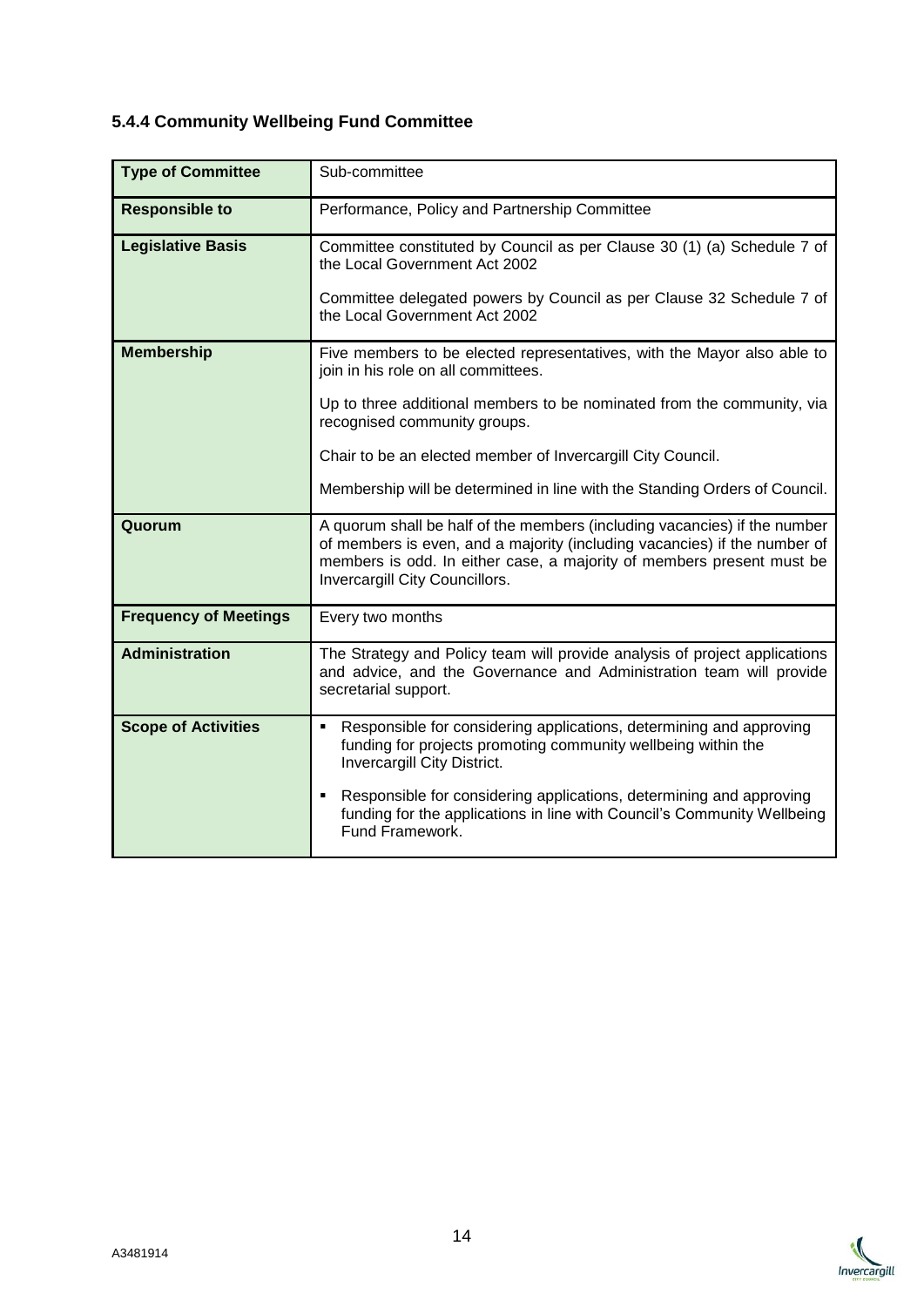# <span id="page-18-0"></span>**5.4.5 Director Appointment Committee**

| <b>Type of Committee</b>     | Committee                                                                                                                                                                                                                                    |
|------------------------------|----------------------------------------------------------------------------------------------------------------------------------------------------------------------------------------------------------------------------------------------|
| <b>Responsible to</b>        | Council                                                                                                                                                                                                                                      |
| <b>Membership</b>            | Four (4) members:                                                                                                                                                                                                                            |
|                              | The current chair of ICHL or his/her nominee, and /or<br>A member of the Institute of Chartered Accountants, and/or<br>An employment specialist (who is a member of Institute of<br>Directors), and/or<br>A member of Institute of Directors |
|                              | (Chair will be determined by the Committee)                                                                                                                                                                                                  |
| Quorum                       | A quorum shall be half of the members (including vacancies) if the<br>number of members is even, and a majority (including vacancies) if<br>the number of members is odd                                                                     |
| <b>Frequency of Meetings</b> | As required                                                                                                                                                                                                                                  |
| <b>Scope of Activities</b>   | The Committee is responsible for recommending to Council<br>candidates for directorships on the ICHL Board and the subsidiary<br>companies of ICHL                                                                                           |
| <b>Delegations</b>           | Nil                                                                                                                                                                                                                                          |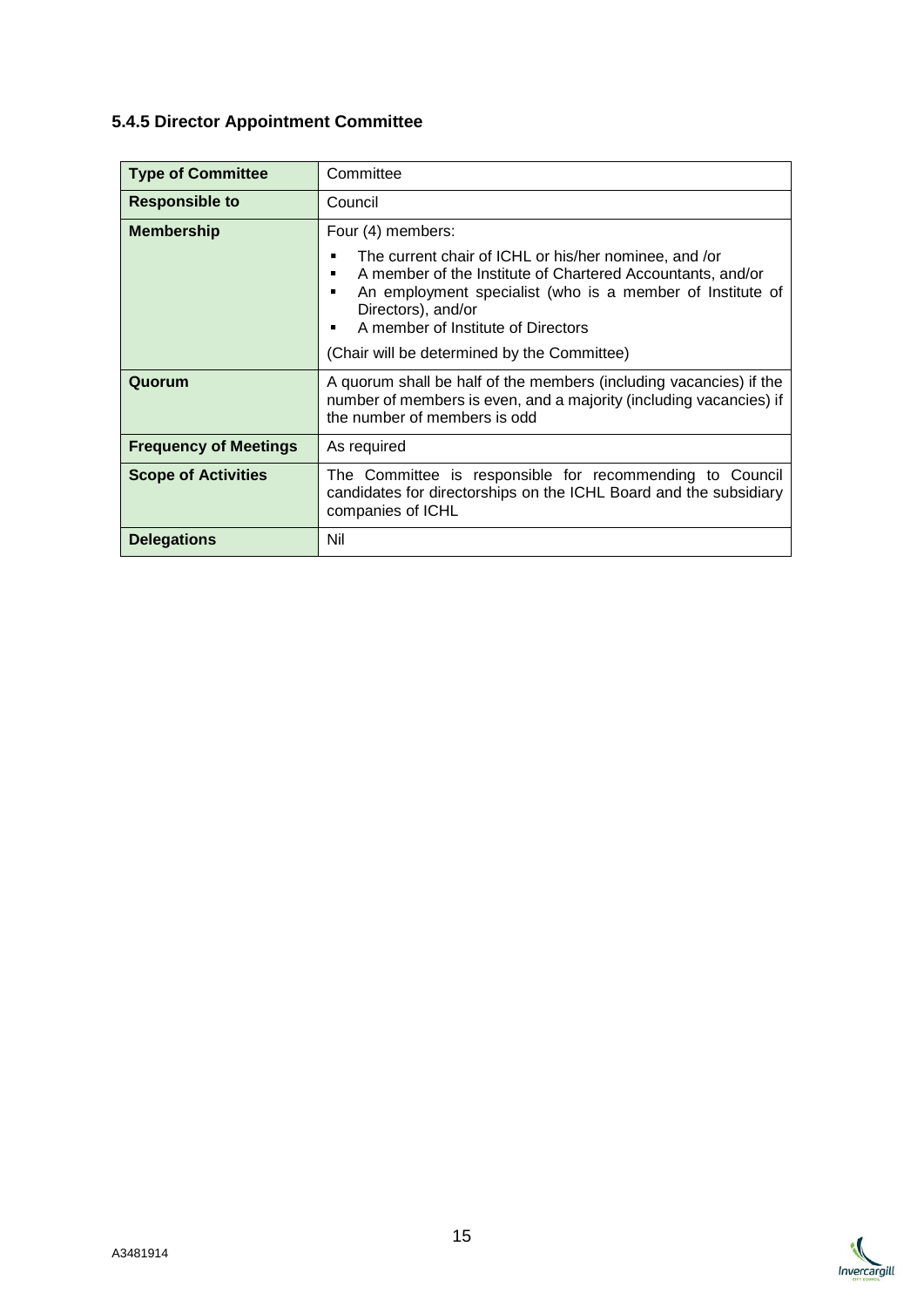# <span id="page-19-0"></span>**5.4.6 City Centre Heritage Steering Group**

| <b>Type of Committee</b>     | Committee                                                                                                                                                                     |
|------------------------------|-------------------------------------------------------------------------------------------------------------------------------------------------------------------------------|
| <b>Responsible to</b>        | Performance, Policy and Partnerships Committee                                                                                                                                |
| <b>Membership</b>            | Four (4) Councillors                                                                                                                                                          |
| Quorum                       | A quorum shall be half of the members (including vacancies) if the<br>number of members is even, and a majority (including vacancies) if<br>the number of members is odd      |
| <b>Frequency of Meetings</b> | Bi-monthly                                                                                                                                                                    |
| <b>Scope of Activities</b>   | The purpose of the group is to provide a coordinated approach to<br>the support, promotion and preservation of built heritage within<br><b>Invercargill City Centre</b>       |
| <b>Delegations</b>           | To determine and decide allocations of City Centre Heritage<br>Strategy-related funding and repainting funding, with<br>an<br>authorisation limit of \$50,000 per application |

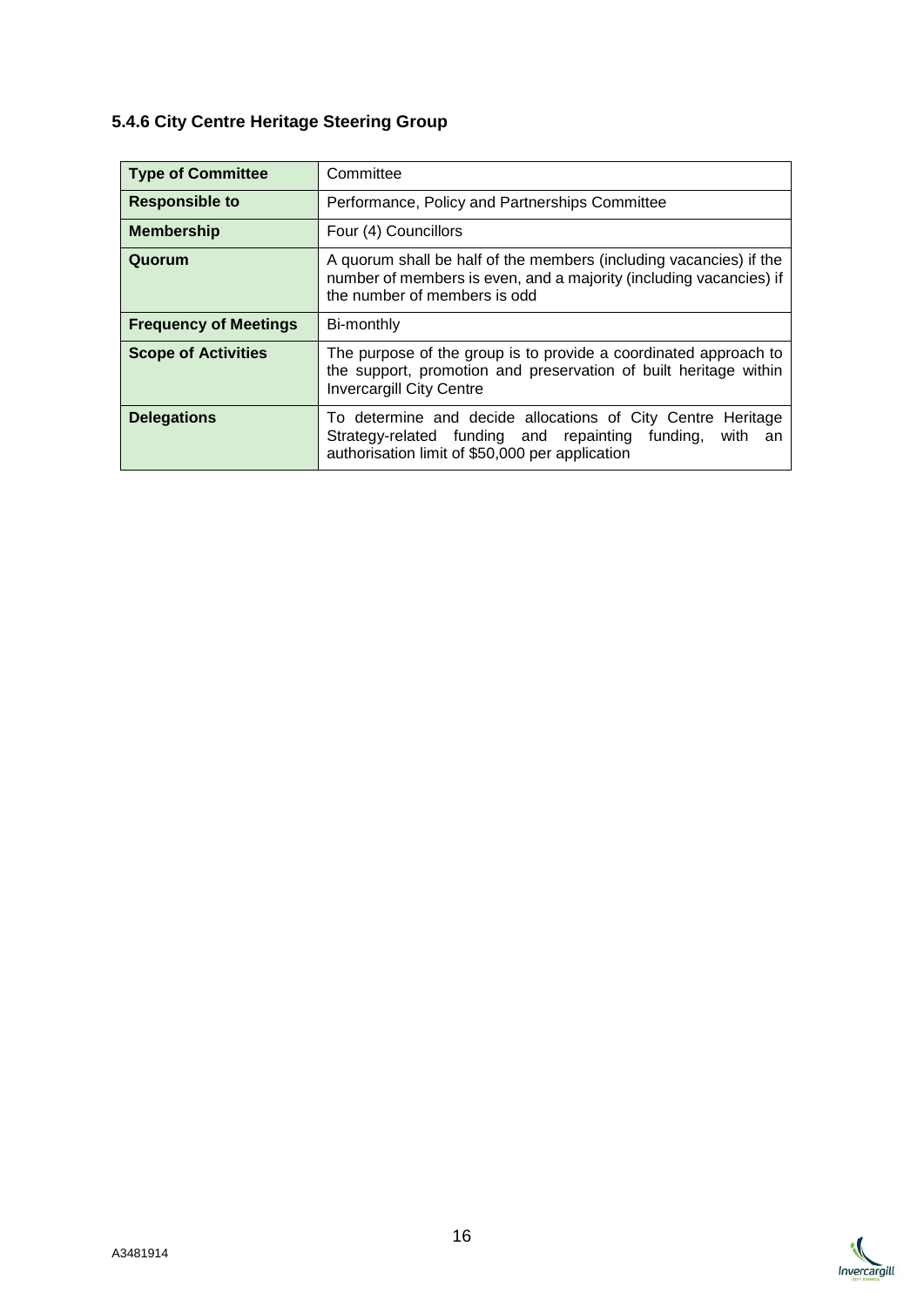# <span id="page-20-0"></span>**5.5 Joint Committees**

Council may unite with any one or more local authorities or other public bodies in appointing a joint committee in accordance with Clause 30A Schedule 7 of the Local Government Act 2002.

Invercargill City Council and other local authorities within the region have formed a number of joint committees, with terms of reference to address the specific subject matters.

Any committee appointed will be considered to be both a Committee of Invercargill City Council and a Committee of the other local authority or public body, unless otherwise specified by legislation. In forming any such committee, Council must reach agreement with the other local authorities or public bodies involved which must specify the number of members, how the chairperson and deputy chairperson are to be appointed, the terms of reference of the Committee, what responsibilities are to be delegated to the Committee an how the agreement may be varied.

The powers to discharge any individual member and appoint another will be exercisable by the local authority or public body that made the appointment.

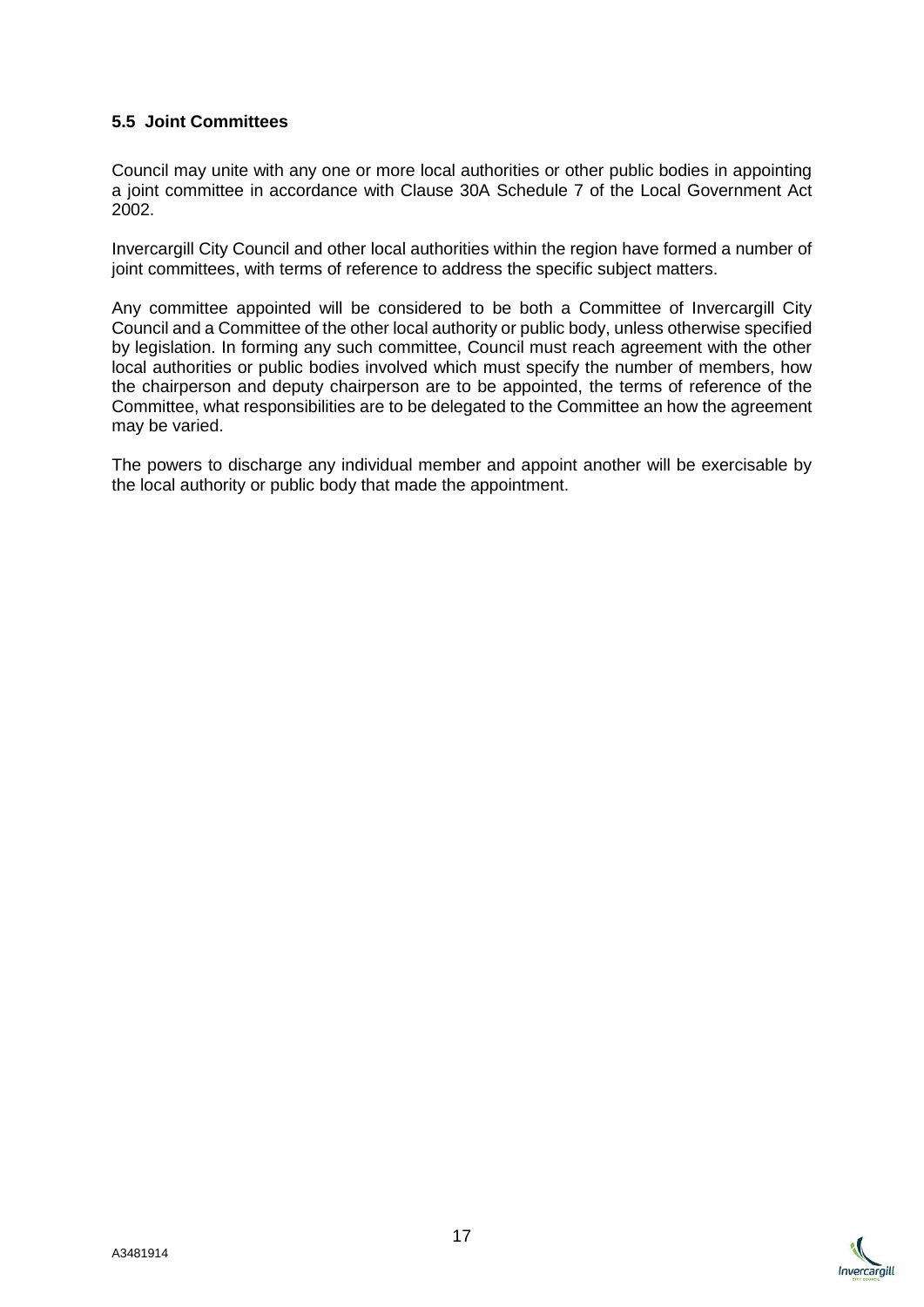# <span id="page-21-0"></span>**5.5.1 Joint Waste Advisory Group (WasteNet)**

| <b>Type of Committee</b>       | Joint Committee                                                                                                                                                                                                                         |  |  |  |  |  |
|--------------------------------|-----------------------------------------------------------------------------------------------------------------------------------------------------------------------------------------------------------------------------------------|--|--|--|--|--|
| <b>Subordinate to</b>          | Council                                                                                                                                                                                                                                 |  |  |  |  |  |
| <b>Legislative Basis</b>       | Joint Committees delegated powers by Council as per Schedule 7,<br>Clause 30A, Local Government Act 2002                                                                                                                                |  |  |  |  |  |
| <b>Membership</b>              | Membership of the joint Committee shall comprise of the following:                                                                                                                                                                      |  |  |  |  |  |
|                                | Two Councillors, Invercargill City Council<br>٠<br>The Mayor and one Councillor, Southland District Council<br>$\blacksquare$<br>Two Councillors, Gore District Council<br>٠                                                            |  |  |  |  |  |
| Quorum                         | A quorum shall be half of the members (including vacancies) if the<br>number is even, and a majority (including vacancies) if odd and<br>must at any time have an elected member from each local authority                              |  |  |  |  |  |
| <b>Meetings</b>                | The Joint Committee will meet on an as required basis                                                                                                                                                                                   |  |  |  |  |  |
| <b>Standing Orders</b>         | The current Standing Orders of the administering authority<br>(Invercargill City Council) shall govern the conduct of the meetings                                                                                                      |  |  |  |  |  |
| <b>Administering Authority</b> | The administering authority will be Invercargill City Council and will<br>provide administrative support and leadership of the Joint<br>Committee                                                                                       |  |  |  |  |  |
| <b>Reporting</b>               | The Committee will report to each member authority                                                                                                                                                                                      |  |  |  |  |  |
| <b>Delegations</b>             | The functions and responsibilities of the Waste Management<br>Advisory Group are to:                                                                                                                                                    |  |  |  |  |  |
|                                | 1.<br>Be the high level decision making Committee for the<br>implementation and carrying out of the WasteNet activities<br>within the delegations from each of the WasteNet Councils                                                    |  |  |  |  |  |
|                                | 2.<br>Receive and approve financial monitoring reports as to the<br>accounting between the WasteNet Councils in relation to the<br><b>WasteNet activities</b>                                                                           |  |  |  |  |  |
|                                | 3.<br>Report to each constituent WasteNet Council as to the<br>WasteNet activities outcomes                                                                                                                                             |  |  |  |  |  |
|                                | Develop policies to ensure the smooth implementation and<br>4.<br>operation of the WasteNet activities                                                                                                                                  |  |  |  |  |  |
|                                | 5.<br>Provide a forum for:                                                                                                                                                                                                              |  |  |  |  |  |
|                                | The exchange of views and information relevant to the<br>a)<br>management of waste for each of the WasteNet Council<br>territories;                                                                                                     |  |  |  |  |  |
|                                | Discussion as to the effectiveness of the services<br>b)<br>contracts including ways in which value can be added to<br>the parties through the services contracts and the<br>implementation of the WasteNet Southland Business<br>Plan; |  |  |  |  |  |
|                                | The identification of opportunities for joint waste<br>c)<br>management and minimisation initiatives                                                                                                                                    |  |  |  |  |  |
|                                | Identification and resolution of points of tension or<br>d)<br>difficulties between the WasteNet Councils as to their<br>respective roles under the services contracts and this<br>agreement                                            |  |  |  |  |  |
|                                | 6.<br>Receive reports and recommendations from the WMG and<br>approve recommendations as permitted by each separate                                                                                                                     |  |  |  |  |  |

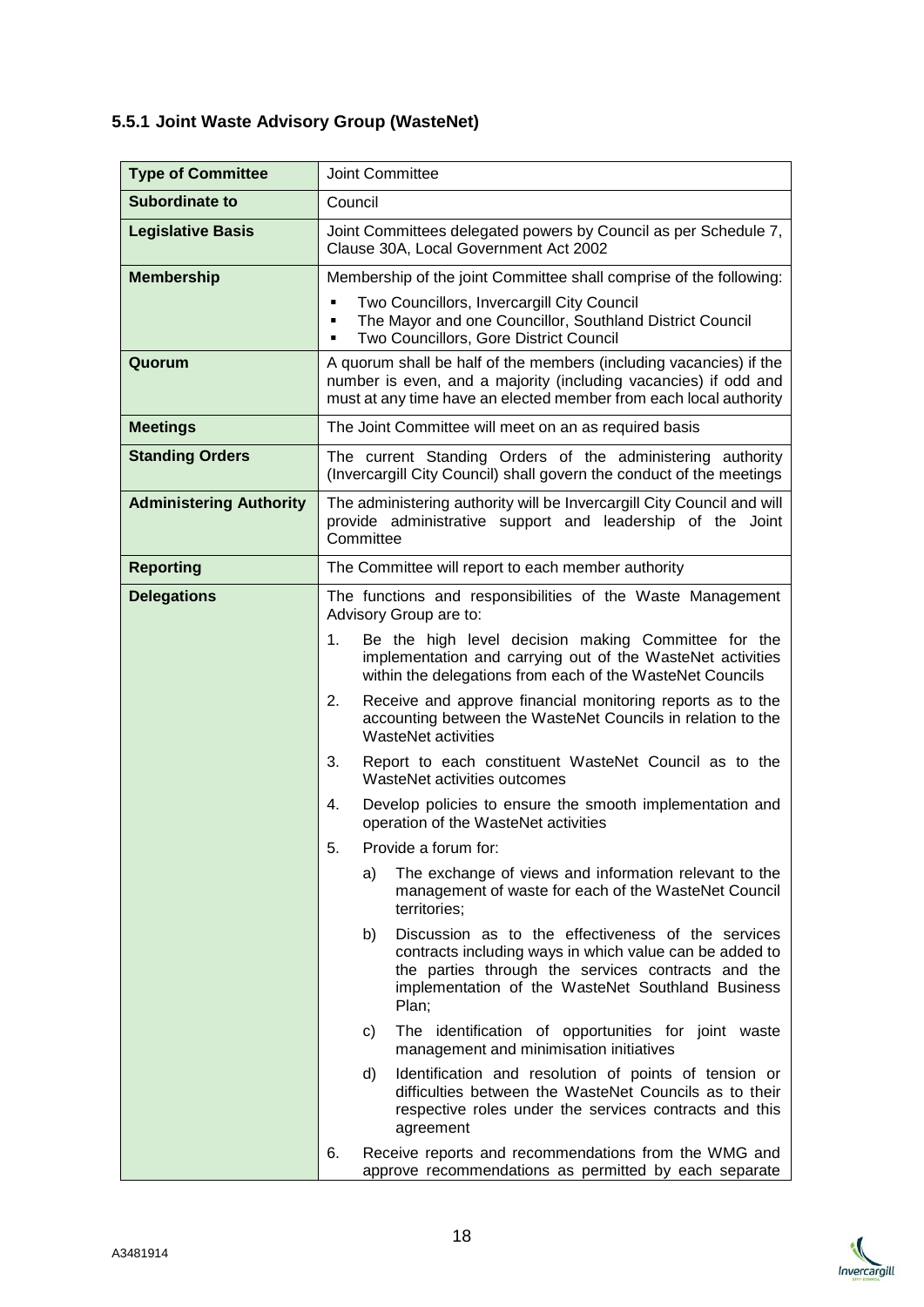|     | <b>WasteNet Council's delegations</b>                                                                                                                                                                                                                                            |
|-----|----------------------------------------------------------------------------------------------------------------------------------------------------------------------------------------------------------------------------------------------------------------------------------|
| 7.  | Formulate recommendations in relation to the services<br>contracts, waste disposal and minimisation strategies and the<br>implementation of the WasteNet Southland Business Plan for<br>consideration by the joint Committee and each of the<br>WasteNet Councils as appropriate |
| 8.  | Make recommendations to the WasteNet Councils in relation<br>to the following:                                                                                                                                                                                                   |
|     | The exit by the WasteNet Council from any or all of the<br>a)<br>services contracts;                                                                                                                                                                                             |
|     | The inclusion of other territorial authorities into any of the<br>b)<br>services contracts or into WasteNet Southland                                                                                                                                                            |
| 9.  | Make decisions generally (in accordance with each Council's<br>delegations) in relation to the implementation of the WasteNet<br>Southland Business Plan                                                                                                                         |
| 10. | Make recommendations to the WasteNet Councils and/or<br>decisions (in accordance with each WasteNet Council's<br>delegations) in relation to the Regional Landfill Contract as to<br>the following:                                                                              |
|     | The portion of funding of general waste management<br>a)<br>and waste minimisation costs to be recovered through<br>landfill charges;                                                                                                                                            |
|     | Landfill pricing for authorised users and requests from<br>b)<br>the landfill operator for approval of major industrial users                                                                                                                                                    |
| 11. | Make recommendations to the WasteNet Councils and/or<br>decisions (in accordance with each WasteNet Council's<br>delegations) in relation to the Recyclables Acceptance<br>Contract as to the following:                                                                         |
|     | The exercise of the WasteNet extension right pursuant<br>a)<br>to clause 2.5;                                                                                                                                                                                                    |
|     | The modification of the contract conditions in connection<br>b)<br>with exercise of the WasteNet extension right pursuant<br>to clause 2.5;                                                                                                                                      |
|     | The allocation of the contract price payable under the<br>C)<br>contract as between the WasteNet Councils;                                                                                                                                                                       |
|     | The apportionment of the revenue share payment<br>d)<br>received by the WasteNet Councils under the contract                                                                                                                                                                     |
|     | 12. Make recommendations to the WasteNet Councils and/or<br>decisions (in accordance with each WasteNet Council's<br>delegations) in relation to the Collection and Transfer Stations<br>Contract as to the following:                                                           |
|     | The exercise of the WasteNet Extension Right pursuant<br>a)<br>to clause 2.3;                                                                                                                                                                                                    |
|     | The modification of the contract conditions in connection<br>b)<br>with exercise of the WasteNet extension right pursuant<br>to clause 2.3                                                                                                                                       |
|     | 13. Exercise such powers or functions as shall be delegated to the<br>WAG by the WasteNet Councils (either together or separately)                                                                                                                                               |
|     | 14. Carry out such other functions and responsibilities as the<br>WasteNet Councils shall agree shall be functions and<br>responsibilities of the WAG                                                                                                                            |

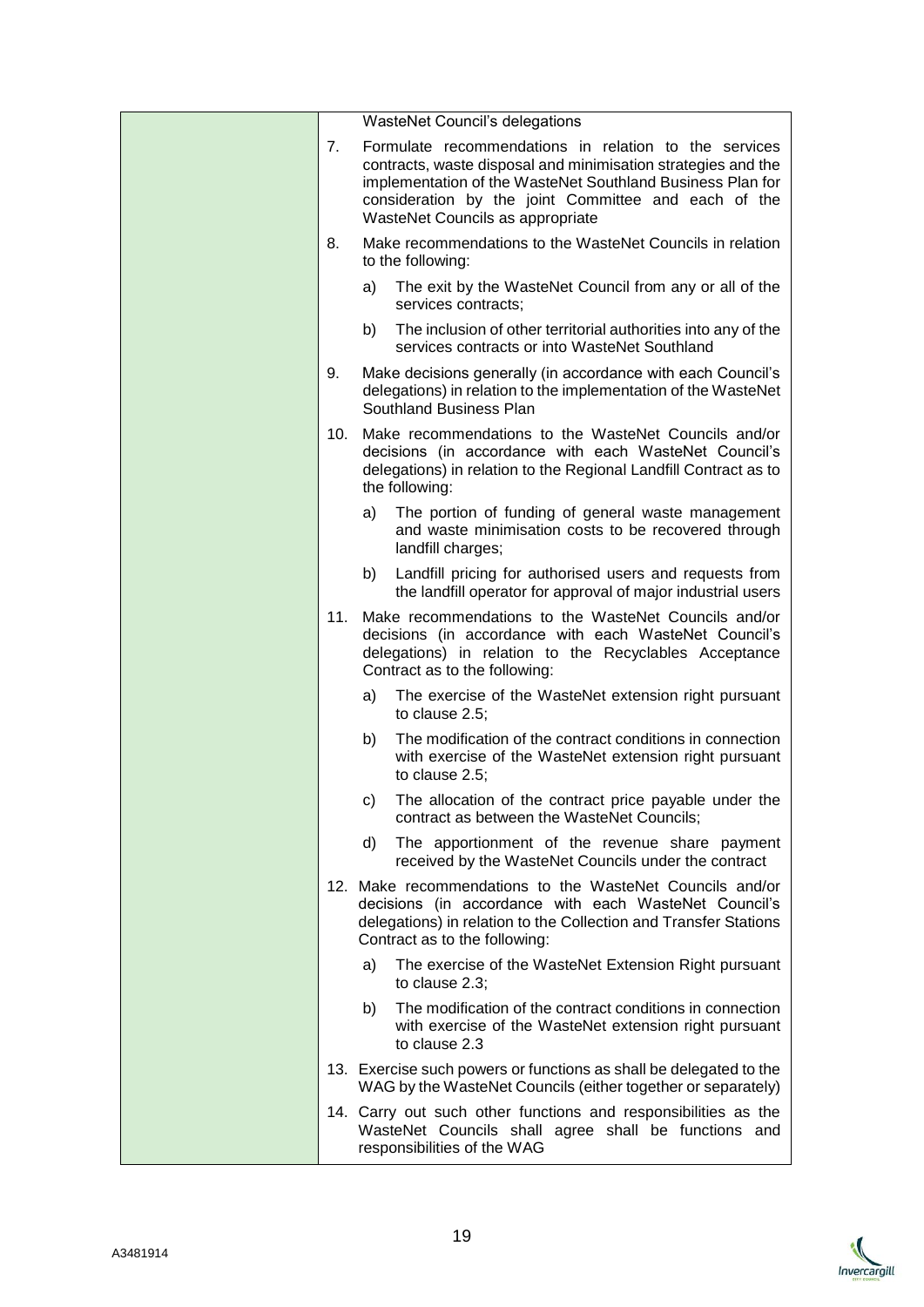# <span id="page-23-0"></span>**5.5.2 Regional Heritage and Museums Joint Committee (Southland Regional Heritage Committee)**

| <b>Type of Committee</b>       | Joint Committee                                                                                                                                                                                                                                                                                                                                                                   |
|--------------------------------|-----------------------------------------------------------------------------------------------------------------------------------------------------------------------------------------------------------------------------------------------------------------------------------------------------------------------------------------------------------------------------------|
| <b>Subordinate to</b>          | Council                                                                                                                                                                                                                                                                                                                                                                           |
| <b>Legislative Basis</b>       | Joint Committees delegated powers by Council as per Schedule 7,<br>Clause 30A, Local Government Act 2002                                                                                                                                                                                                                                                                          |
| <b>Membership</b>              | Membership of the joint Committee shall comprise of the following:                                                                                                                                                                                                                                                                                                                |
|                                | Two Councillors, Invercargill City Council<br>٠<br>Two Councillors, Southland District Council<br>٠<br>Two Councillors, Gore District Council<br>One iwi representative may be appointed by the Committee<br>Other Committee members may be appointed by the Committee<br>being persons who have the skills, attributes or knowledge that may<br>assist the work of the Committee |
| Quorum                         | A quorum shall be half of the members (including vacancies) if the<br>number is even, and a majority (including vacancies) if odd and<br>must at any time have an elected member from each local authority                                                                                                                                                                        |
| <b>Meetings</b>                | The Joint Committee will meet on an as required basis                                                                                                                                                                                                                                                                                                                             |
| <b>Standing Orders</b>         | The current Standing Orders of the administering authority<br>(Invercargill City Council) shall govern the conduct of the meetings                                                                                                                                                                                                                                                |
| <b>Administering Authority</b> | The administering authority will be Invercargill City Council and will<br>provide administrative support and leadership of the Joint<br>Committee                                                                                                                                                                                                                                 |
| <b>Reporting</b>               | The Committee will report to each member authority                                                                                                                                                                                                                                                                                                                                |
| <b>Delegations</b>             | The Committee shall have such powers, functions and duties as<br>are necessary to carry out the objects and goals set out in the<br>Southland Regional Heritage Joint Committee Heads<br>of<br>Agreement 2017-24                                                                                                                                                                  |

Note: Regional Heritage and Museums Joint Committee is the name mentioned in the Mayor's Report to Inaugural Council on 29 October 2019. However, now this committee also called as Southland Regional Heritage Committee.

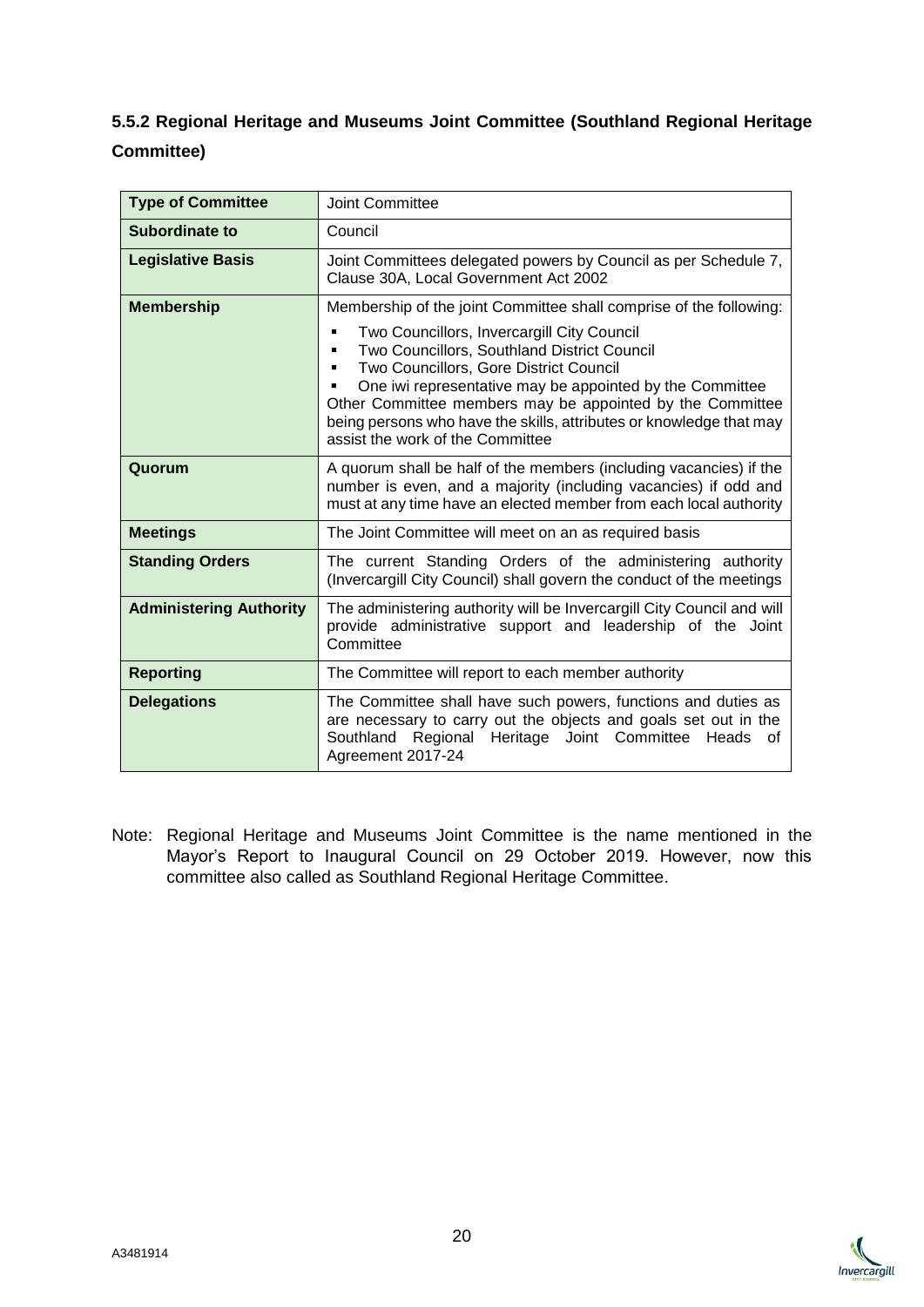# <span id="page-24-0"></span>**5.6 Bluff Community Board**

Pursuant to Clause 32 of Schedule 7 of the Local Government Act 2002, Council delegates the responsibilities, duties and powers listed below to community boards to exercise within their communities.

Any decision by the Bluff Community Board must be consistent with policies or standards or resolutions adopted by Council (whether or not specifically referred to in the delegations below), the needs of their local communities and the approved budget for the activity.

It is Council's intention that Bluff Community Board exercises their delegations in respect of local activities. For District activities which are the responsibility of Council, Community Board will have the power to review and make recommendations to Council on the levels of services on the understanding that Council will be operating on a district-wide minimum levels of service.

| <b>Type of Committee</b>     | <b>Community Board</b>                                                                                                                                                                                                                                                                                                                                                                                                                                                                                                                                                                                                                                                                                                                                                                                                                                                                                                                                                                                                                                                                                                                                   |
|------------------------------|----------------------------------------------------------------------------------------------------------------------------------------------------------------------------------------------------------------------------------------------------------------------------------------------------------------------------------------------------------------------------------------------------------------------------------------------------------------------------------------------------------------------------------------------------------------------------------------------------------------------------------------------------------------------------------------------------------------------------------------------------------------------------------------------------------------------------------------------------------------------------------------------------------------------------------------------------------------------------------------------------------------------------------------------------------------------------------------------------------------------------------------------------------|
| <b>Responsible to</b>        | Council                                                                                                                                                                                                                                                                                                                                                                                                                                                                                                                                                                                                                                                                                                                                                                                                                                                                                                                                                                                                                                                                                                                                                  |
| <b>Membership</b>            | Five (5) members elected by the local authority triennial elections<br>and a member appointed by the Council.                                                                                                                                                                                                                                                                                                                                                                                                                                                                                                                                                                                                                                                                                                                                                                                                                                                                                                                                                                                                                                            |
|                              | (Chair, Deputy Chair, three (3) members and a member appointed<br>by Council)                                                                                                                                                                                                                                                                                                                                                                                                                                                                                                                                                                                                                                                                                                                                                                                                                                                                                                                                                                                                                                                                            |
|                              | There is an advisory role to the Bluff Community Board for Te<br>Rūnanga o Awarua.                                                                                                                                                                                                                                                                                                                                                                                                                                                                                                                                                                                                                                                                                                                                                                                                                                                                                                                                                                                                                                                                       |
| Quorum                       | A quorum shall be half of the members (including vacancies) if the<br>number of members is even, and a majority (including vacancies) if<br>the number of members is odd                                                                                                                                                                                                                                                                                                                                                                                                                                                                                                                                                                                                                                                                                                                                                                                                                                                                                                                                                                                 |
| <b>Frequency of Meetings</b> | Every six weeks                                                                                                                                                                                                                                                                                                                                                                                                                                                                                                                                                                                                                                                                                                                                                                                                                                                                                                                                                                                                                                                                                                                                          |
| <b>Key Functions</b>         | To promote the social, economic, environmental and cultural<br>$\blacksquare$<br>well-being of local communities and in doing so contribute to the<br>realisation of Council's vision of one District offering endless<br>opportunities<br>To provide leadership to local communities on the strategic<br>٠<br>issues and opportunities that they face<br>To be advocates and representatives for their local community<br>٠<br>and in doing so ensure that Council and other agencies have a<br>clear understanding of local needs and aspirations<br>To be decision-makers on issues that are delegated to the<br>٠<br>Board by Invercargill City Council<br>To develop relationships and communicate with key community<br>organisations, special interest groups, residents and business<br>within the community organisations, special interest groups,<br>residents and business within the community<br>To maintain an overview of the services Council delivers to its<br>٠<br>communities and assess the extent to which these services<br>meet community needs<br>To recommend the settings of levels and budgets for local<br>٠<br>activities |
| <b>Delegations</b>           | The Bluff Community Board has the authority to exercise any of the<br>powers granted to the Council, with the exceptions of:<br>Those powers specially excluded by the law<br>Those powers delegated to Officers by Council<br>×,                                                                                                                                                                                                                                                                                                                                                                                                                                                                                                                                                                                                                                                                                                                                                                                                                                                                                                                        |

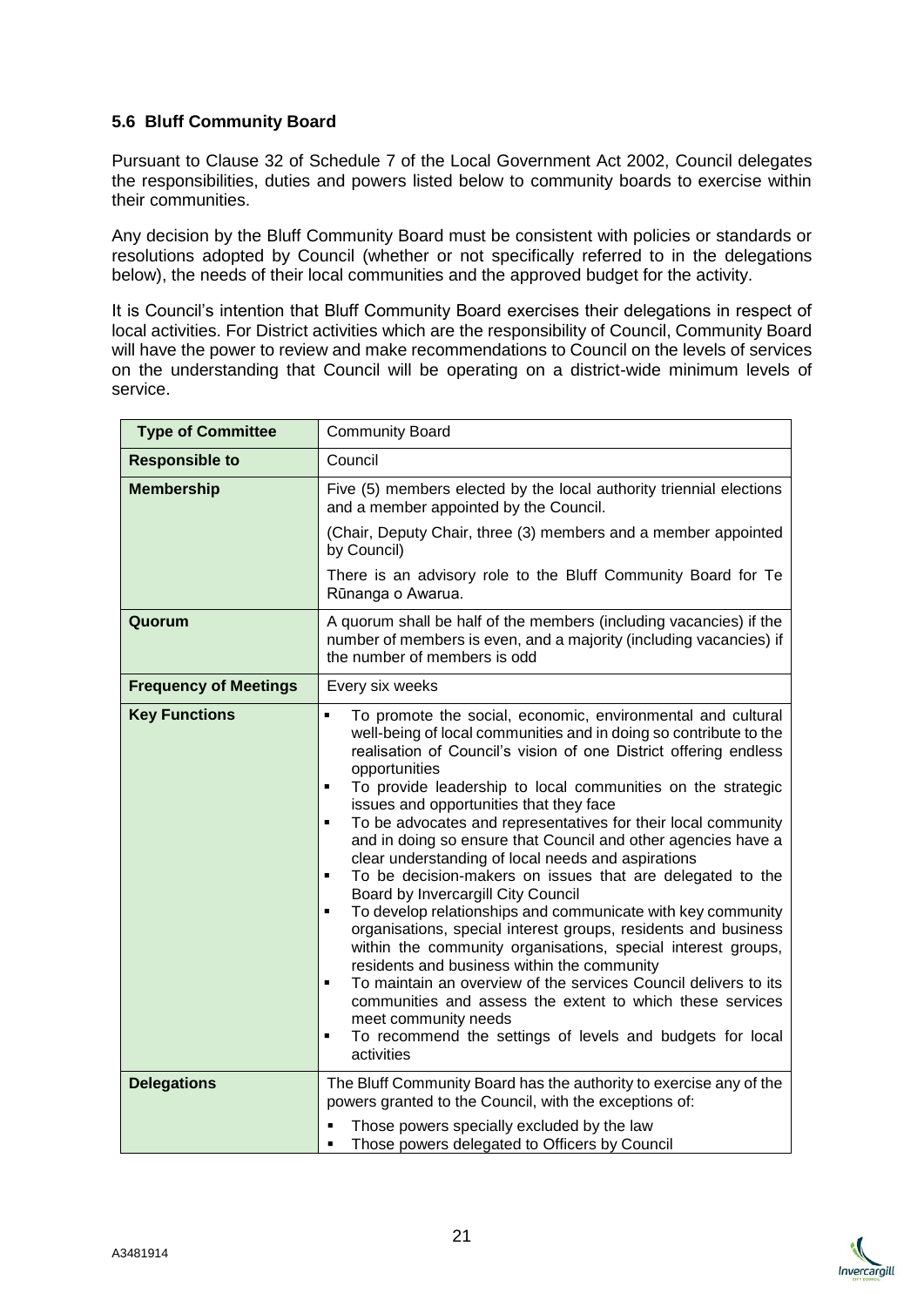|                              | Those powers which would by the exercise of those powers,<br>٠<br>have an effect beyond the community of the Community Board<br>Involved<br>Resource consent applications<br>٠<br>Those matters specifically delegated to the Standing<br>٠<br><b>Committees of Council</b>                                                                                                                                                                                                                                     |  |  |  |  |  |
|------------------------------|-----------------------------------------------------------------------------------------------------------------------------------------------------------------------------------------------------------------------------------------------------------------------------------------------------------------------------------------------------------------------------------------------------------------------------------------------------------------------------------------------------------------|--|--|--|--|--|
| <b>Limits to Delegations</b> | No financial or decision making delegations other than those<br>٠<br>specifically delegated by Council<br>The Community Board shall not expand funding on purposes<br>٠<br>for which that funding was originally raised and in accordance<br>with the budgets approved by Council through its Long Term<br>Plan / Annual Plan<br>In accordance with the provisions with section 39(2) of<br>٠<br>Schedule 7 of the Local Government Act the Board may not<br>incur expenditure in excess of the approved budget |  |  |  |  |  |
| <b>Contact with Media</b>    | Responsibility of Chair only                                                                                                                                                                                                                                                                                                                                                                                                                                                                                    |  |  |  |  |  |

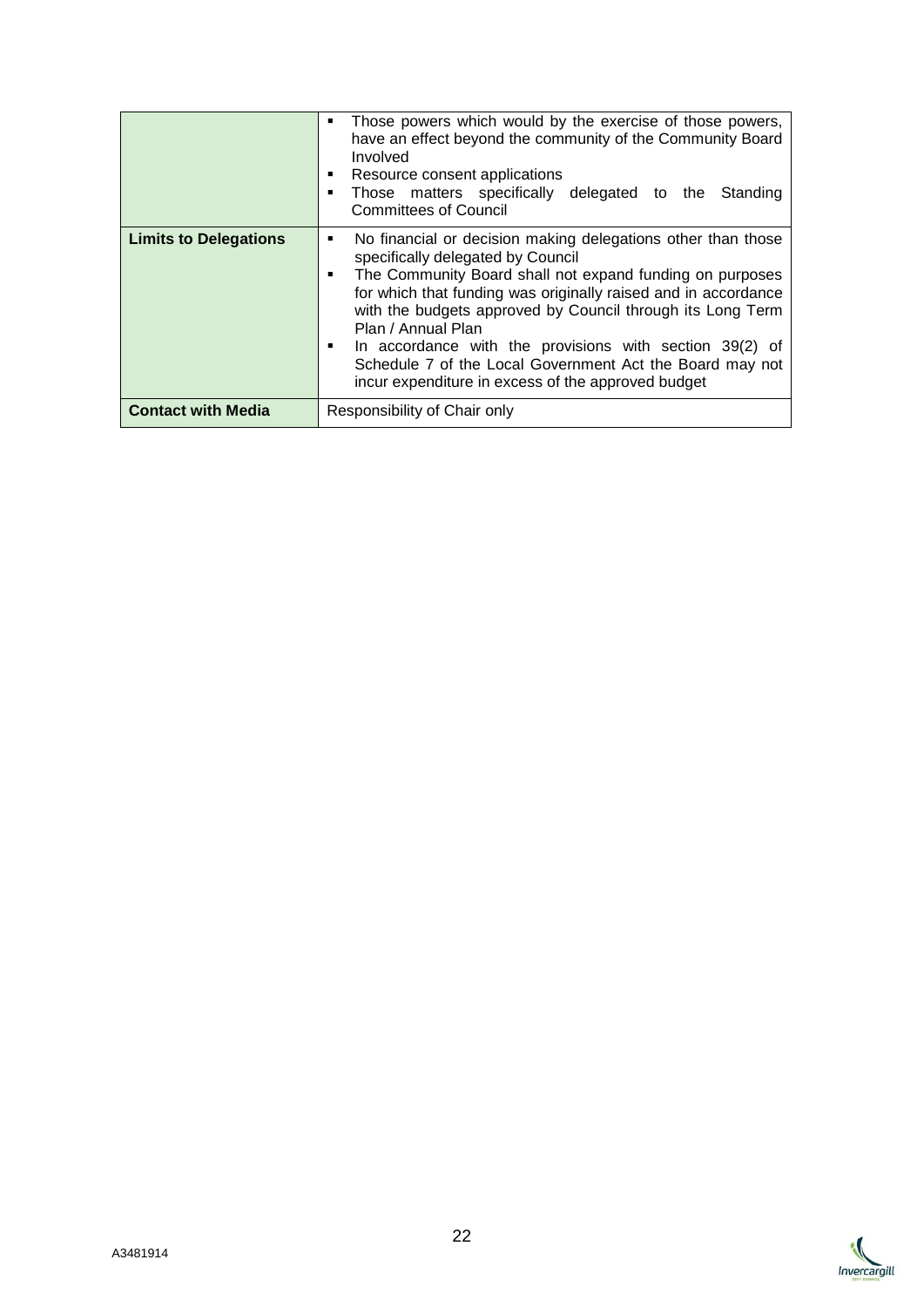# <span id="page-26-0"></span>**6. Financial Delegations**

# <span id="page-26-1"></span>**6.1 Introduction**

This policy applies to all procurement and expenditure of Invercargill City Council.

## <span id="page-26-2"></span>**6.1.1 Delegation Process**

Ultimate authority for the conduct of business by and within Invercargill City Council rests with the Council. The Council delegated authority, within certain prescribed parameters to the Chief Executive so as to facilitate and encourage effective and efficient management of the Council. In turn, the Chief Executive delegated aspects of her authority to the members of Senior Management.

## <span id="page-26-3"></span>**6.1.2 Delegation to Others**

Delegated authority cannot be passed on to others or changed in any way, unless it is able to be authorised as noted under the "Delegation Possible?" column in the tables within sections 6.2 to 6.5 of this policy. Authority delegated to others must be temporary and must specify the period for which the delegation is to apply. The delegation must be recorded on the purpose of audit.

This delegation of authority does not amount to the delegation of responsibility.

## <span id="page-26-4"></span>**6.1.3 Consultation with Others**

Even if an employee has apparent authority, it is often prudent to consult with your manager to ensure the best decision is made.

### <span id="page-26-5"></span>**6.1.4 Conflict**

If there is any possible conflict with Council policy, dispute, appearance of impropriety or conflict of interest, it is also necessary to consult with your manager prior to action being taken. Behaviour is governed by the Employee Handbook and Code of Conduct found on the intranet.

### <span id="page-26-6"></span>**6.1.5 Fiscal Prudence**

A manager must operate within the constraints of the budget and managers must be prepared to account for and explain any expenditure incurred.

### <span id="page-26-7"></span>**6.1.6 Variations**

Where any final invoice from a creditor varies by more than 10% of the approved commitment, the invoice must be authorised by a staff member with appropriate authority to approve the new total value of the invoice.

### <span id="page-26-8"></span>**6.1.7 Policy Review**

This policy will be reviewed on an annual basis by the Group Manager - Finance and Assurance.

## <span id="page-26-9"></span>**6.1.8. Related Documents**

The delegations will be subject to a range of policies which cover how staff can procure services, which are currently under development.



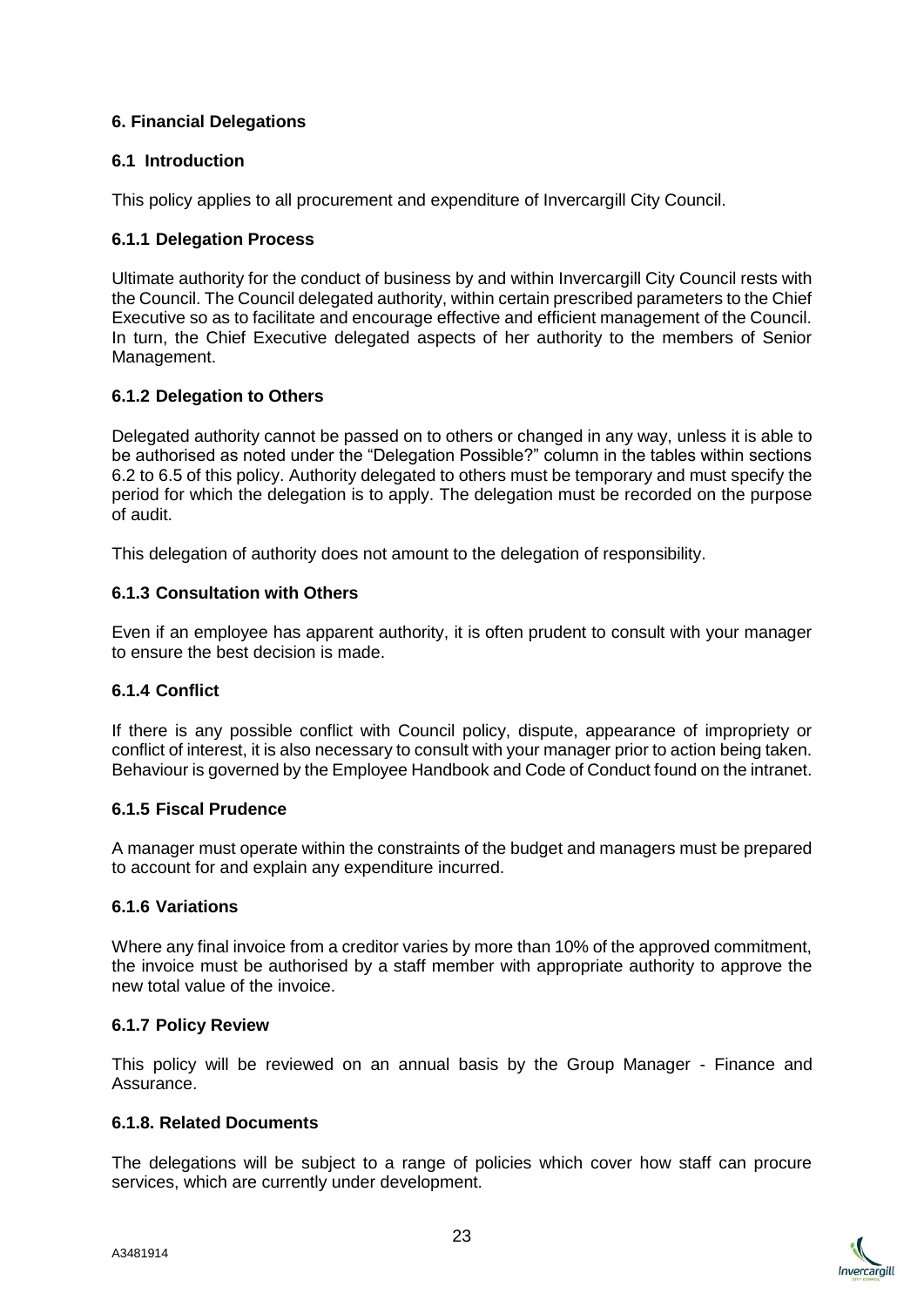# **6.1.9 GST**

All figures in the tables below are GST exclusive.

## <span id="page-27-0"></span>**6.2 Expenditure**

Expenditure commitment is the point where staff will incur a liability on the company, for example, the issue of a Purchase Order to a supplier. Where a Purchase Order has not been issued, the approval will be given prior to payment of the invoice. Staff have the authority to incur all necessary expenditure for achieving business goals provided they have pre-approval (refer Section 6.2), consideration has been given to the budget, and is within the limits shown below. Refer to Purchasing Policy for methods of purchase (expenditure commitment).

## <span id="page-27-1"></span>**6.2.1 Capital Expenditure**

Capital expenditure is for an item that is not an operating expense. It includes renewals, level of service capital and growth capital work. Capital work is included in the LTP and Annual Plans and all capital expenses must reference back to the Annual Plan adopted by Council. It is important to note that the adoption of the Annual Plan, or the LTP does not authorise the expenditure to be incurred. The Plan makes funding provision for the work and authorisation for spending is within delegations.

This policy includes a concept of "pre-approval". Pre-approval is authorisation from the appropriate delegation level for the spending to be committed. Pre-approval needs to be obtained prior to the procurement process commencing.

## **Committee Financial Delegations**

For ease of reference the following table is provided to clearly set out the specific financial delegations of the Council Committees that have them.

| <b>Financial Delegations of the Committees</b>                  |                                                                         |  |  |  |
|-----------------------------------------------------------------|-------------------------------------------------------------------------|--|--|--|
| <b>Performance, Policy and</b><br><b>Partnerships Committee</b> | Approve expenditure above authority delegated to the Chief<br>Executive |  |  |  |
|                                                                 | Approve expenditure not provided in Long Term Plan or<br>Annual Plan    |  |  |  |
| <b>Infrastructural Services</b><br><b>Committee</b>             | Approve expenditure above authority delegated to the Chief<br>Executive |  |  |  |
|                                                                 | Approve expenditure not provided in Long Term Plan or<br>Annual Plan    |  |  |  |
| <b>City Centre Heritage</b><br><b>Steering Group</b>            | \$50,000 per application                                                |  |  |  |

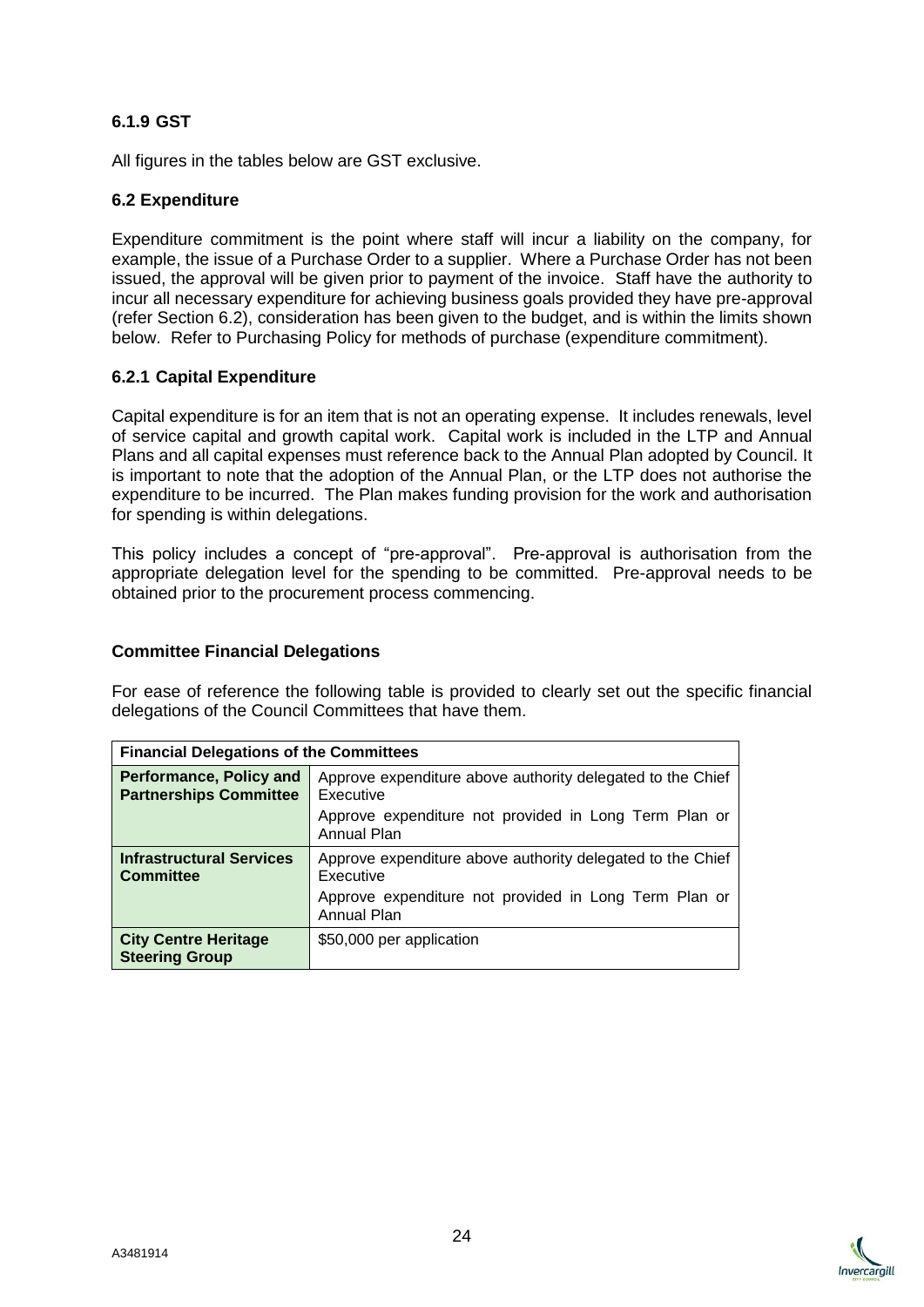| Item                          | Chief             | Group                   | Other CE        | Tier3                  | Cost                   | Delegation        | <b>Notes</b>            |
|-------------------------------|-------------------|-------------------------|-----------------|------------------------|------------------------|-------------------|-------------------------|
|                               | <b>Executive</b>  | <b>Managers</b>         | <b>Direct</b>   | Manager/               | <b>Centre</b>          | Possible?         |                         |
|                               |                   |                         | <b>Reports</b>  | Cost                   | Manager                |                   |                         |
|                               |                   |                         |                 | <b>Centre</b>          | <b>Reports</b>         |                   |                         |
|                               |                   |                         |                 | <b>Managers</b>        |                        |                   |                         |
| <b>PRE-APPROVAL</b>           |                   |                         |                 |                        |                        |                   |                         |
| Budget and                    | \$2,000,000       | \$500,000               | \$10,000        | <b>No</b>              | No                     | <b>No</b>         | Approvals               |
| AMP                           |                   |                         |                 | authority              | authority              |                   | over                    |
| Expenditure                   |                   |                         |                 |                        |                        |                   | \$500,000               |
| It Software<br>& Hardware,    |                   | Information<br>Services | No<br>authority | <b>No</b><br>authority | <b>No</b><br>authority | $\overline{N}$    | and are not<br>budgeted |
| Mobile                        |                   | standard                |                 |                        |                        |                   | are to be               |
| Phones &                      |                   | issue only              |                 |                        |                        |                   | detailed in             |
| Motor                         |                   | (like for               |                 |                        |                        |                   | the Quarterly           |
| Vehicles <sup>1</sup>         |                   | like basis)             |                 |                        |                        |                   | Management              |
| Expenditure<br>not in         | \$200,000         | \$10,000                | \$2,000         | No<br>authority        | No<br>authority        | <b>No</b>         | Report to<br><b>PPP</b> |
| budget and                    |                   |                         |                 |                        |                        |                   |                         |
| AMP                           |                   |                         |                 |                        |                        |                   |                         |
| <b>COMMITMENT AND PAYMENT</b> |                   |                         |                 |                        |                        |                   |                         |
| Contract                      | Unlimited         | \$500,000               | \$100,000       | No                     | No                     | No                | Pre-approval            |
| Acceptance<br>for             | All items         |                         |                 | authority              | authority              |                   | required.<br>Refer      |
| Approved                      | over<br>\$500,000 |                         |                 |                        |                        |                   | Purchasing              |
| Capital                       | reported to       |                         |                 |                        |                        |                   | Policy.                 |
| Projects                      | the Council       |                         |                 |                        |                        |                   | Approvals               |
|                               |                   |                         |                 |                        |                        |                   | reported in             |
|                               |                   |                         |                 |                        |                        |                   | Quarterly<br>Management |
|                               |                   |                         |                 |                        |                        |                   | report                  |
| Capital                       | \$2,000,000       | \$100,000               | \$50,000        | \$20,000               | \$10,000               | Yes with          |                         |
| Expenditure <sup>2</sup>      |                   |                         |                 |                        |                        | written           |                         |
| including<br>Purchase         |                   |                         |                 |                        |                        | approval<br>by CE |                         |
| Orders                        |                   |                         |                 |                        |                        |                   |                         |
| Progress                      | Unlimited         | Unlimited               | \$1,000,000     | Up to                  | No                     | Yes with          | Authority to            |
| Payments                      |                   |                         |                 | \$500,000              | authority              | written           | approve                 |
| for<br>Approved               |                   |                         |                 |                        |                        | approval<br>by CE | payments<br>subject to  |
| Contracts                     |                   |                         |                 |                        |                        |                   | the contract            |
|                               |                   |                         |                 |                        |                        |                   | terms where             |
|                               |                   |                         |                 |                        |                        |                   | satisfied that          |
|                               |                   |                         |                 |                        |                        |                   | the services            |
|                               |                   |                         |                 |                        |                        |                   | have been<br>delivered. |
|                               |                   |                         |                 |                        |                        |                   | Dual                    |
|                               |                   |                         |                 |                        |                        |                   | signature               |
|                               |                   |                         |                 |                        |                        |                   | requirements            |
| Contract                      | \$500,000         | \$200,000               | \$20,000        | No                     | No                     | $\overline{N}$    | will remain             |
| Variations                    |                   |                         |                 |                        |                        |                   |                         |
| for                           |                   |                         |                 | authority              | authority              |                   |                         |
| Approved                      |                   |                         |                 |                        |                        |                   |                         |
| Projects <sup>3</sup>         |                   |                         |                 |                        |                        |                   |                         |

-

<sup>1</sup> This applies to all NEW requirements for Information Services & Phone equipment. Replacement equipment for existing roles

is to be approved by the GM.<br><sup>2</sup> The Delegated Authority for individual staff members is managed within the Purchasing Requisition System

<sup>(</sup>PRS).<br><sup>3</sup> Contract variations that exceed the original contract approval require re-approval. Contract variations that exceed the original capex request by the lesser of 10% of the project value or \$100,000 requires further approval by the original approver and therefore section 6.1 applies.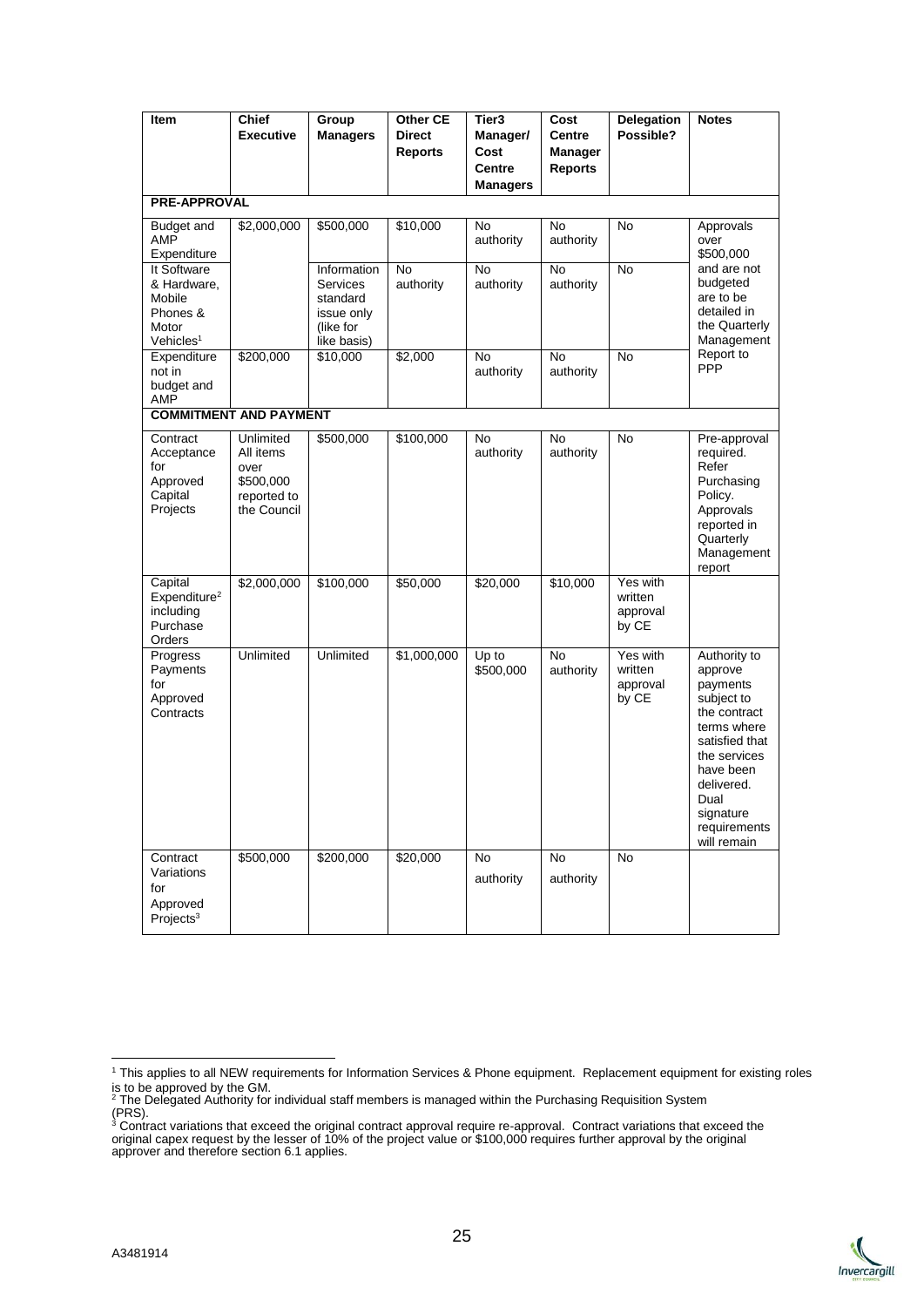<span id="page-29-0"></span>

| 6.2.2 Operational Expenditure (OPEX) |  |  |  |  |
|--------------------------------------|--|--|--|--|
|--------------------------------------|--|--|--|--|

| Item                                                                     | Chief<br><b>Executive</b>                          | Group<br><b>Managers</b>                                                                                                                            | Other CE<br><b>Direct</b><br><b>Reports</b>                                                                                                  | Tier3<br>Manager/<br>Cost<br><b>Centre</b><br><b>Managers</b>                                                        | Cost<br><b>Centre</b><br><b>Manager</b><br><b>Reports</b> | Delegation<br>Possible?                       | <b>Notes</b>                                                                                                                                                   |
|--------------------------------------------------------------------------|----------------------------------------------------|-----------------------------------------------------------------------------------------------------------------------------------------------------|----------------------------------------------------------------------------------------------------------------------------------------------|----------------------------------------------------------------------------------------------------------------------|-----------------------------------------------------------|-----------------------------------------------|----------------------------------------------------------------------------------------------------------------------------------------------------------------|
| <b>PRE-APPROVAL</b>                                                      |                                                    |                                                                                                                                                     |                                                                                                                                              |                                                                                                                      |                                                           |                                               |                                                                                                                                                                |
| Hiring of<br>Professional<br>Advisors/<br>Consultants                    | Unlimited<br>within the<br>annual<br>budget        | \$50,000                                                                                                                                            | \$10,000                                                                                                                                     | <b>No</b><br>authority                                                                                               | <b>No</b><br>authority                                    | <b>No</b>                                     |                                                                                                                                                                |
| Training,<br>Conferences<br>and Courses                                  | <b>Unlimited</b><br>within the<br>annual<br>budget | 3 day,<br>single<br>attendance<br>in New<br>Zealand up<br>to a value<br>of \$5,000 <sup>4</sup> .<br>No<br>employee<br>to<br>authorise<br>their own | 3 day,<br>single<br>attendance<br>in New<br>Zealand up<br>to a value<br>of \$2,500.<br><b>No</b><br>employee<br>to<br>authorise<br>their own | 1 day,<br>single<br>attendance<br>up to a<br>value of<br>\$1,000.<br>No.<br>employee<br>to<br>authorise<br>their own | $\overline{N}$<br>authority                               | <b>No</b>                                     | Papers to be<br>published or<br>given at a<br>Conference must<br>be approved by<br>the CE. All<br>attendees must<br>be notified to<br>People and<br>Capability |
| Travel<br>- Domestic <sup>5</sup>                                        | Unlimited<br>within the<br>annual<br>budget        | Within<br>budget<br>limits. No<br>employee<br>to<br>authorise<br>their own.                                                                         | Within<br>budget<br>limits. No<br>employee<br>to<br>authorise<br>their own.                                                                  | Within<br>budget<br>limits.<br>No<br>employee<br>to<br>authorise<br>their own<br>travel                              | No<br>authority                                           | <b>No</b>                                     |                                                                                                                                                                |
| - Overseas                                                               | Unlimited<br>within the<br>annual<br>budget        | <b>No</b><br>authority                                                                                                                              | <b>No</b><br>authority                                                                                                                       | No<br>authority                                                                                                      | No<br>authority                                           | No                                            | All requests by<br>memorandum<br>justification to the<br><b>CE</b>                                                                                             |
| <b>COMMITMENT AND PAYMENT</b>                                            |                                                    |                                                                                                                                                     |                                                                                                                                              |                                                                                                                      |                                                           |                                               |                                                                                                                                                                |
| Operating<br>Expenditure <sup>4</sup><br>including<br>Purchase<br>Orders | Unlimited<br>within the<br>annual<br>budget        | \$100,000<br>Refer<br>6.3.1 for<br>exceptions                                                                                                       | \$50,000<br>Refer<br>6.3.1 for<br>exceptions                                                                                                 | \$20,000<br>Refer<br>6.3.1 for<br>exceptions                                                                         | \$10,000<br>Refer<br>6.3.1 for<br>exceptions              | Yes with<br>written<br>approval by<br>СE      | Refer Purchasing<br>Policy.<br>Approvals<br>reporting in<br>Quarterly<br>Management<br>Report                                                                  |
| Establishing<br>Expenditure<br>Construction<br>& Supply<br>Contracts     | Unlimited<br>within the<br>annual<br>budget        | Up to<br>\$2,000,000<br>and 36<br>months<br>duration<br>per<br>contract                                                                             | \$200,000                                                                                                                                    | No<br>authority                                                                                                      | No<br>authority                                           | Yes with<br>written<br>approval by<br>CE only |                                                                                                                                                                |
| Operating<br>Leases or<br>multi-year<br>commitments                      | \$1,000,000                                        | \$20,000 of<br>annual<br>value                                                                                                                      | \$10,000 of<br>annual<br>value                                                                                                               | No<br>authority                                                                                                      | No<br>authority                                           | Yes with<br>written<br>approval by<br>CE only |                                                                                                                                                                |

 4 Includes travel, accommodation and related expenses.

<sup>&</sup>lt;sup>5</sup> This applies to external booking of travel services only.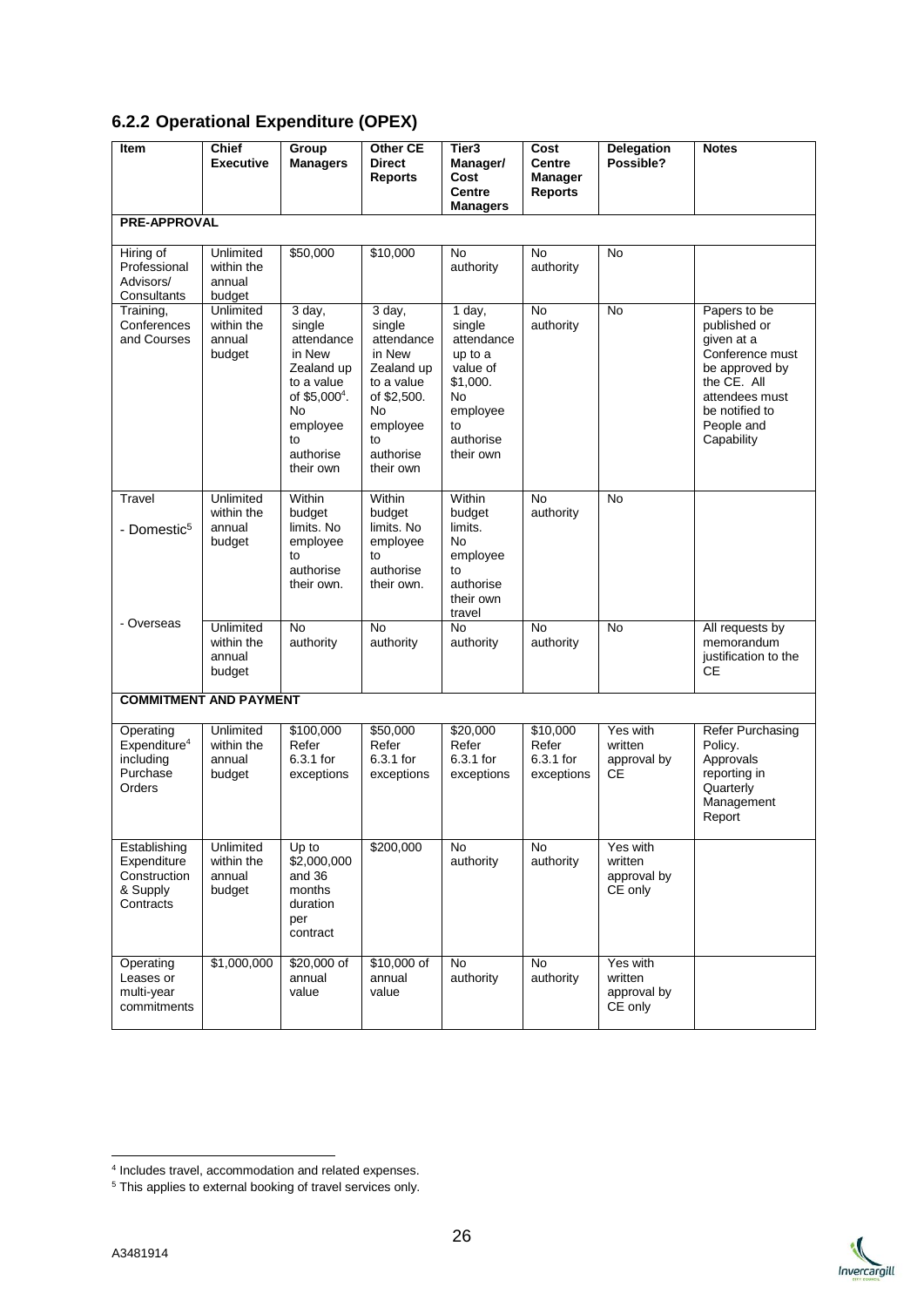# <span id="page-30-0"></span>**6.3 Commitment and Approvals for payment**

# <span id="page-30-1"></span>**6.3.1 Exceptions to Standard Delegated Authorities**

The table below describes approved exceptions to the above general policy for operating expenditure commitments of a specific nature. Only the Chief Executive may approve changes to these exceptions.

| <b>Position Description</b>              | <b>Business Group</b>            | Delegated Authority        | <b>Commitment Type</b>                                                                                 |
|------------------------------------------|----------------------------------|----------------------------|--------------------------------------------------------------------------------------------------------|
| Group Manager -<br>Finance and Assurance | Finance                          | NB: value limit<br>deleted | FBT, GST, Income tax, Insurance,<br>Payment of Interest, and repayment<br>of Ioans, Payroll, PAYE, ACC |
| Manager - People and<br>Capability       | <b>Chief Executive</b><br>Office | NB: value limit<br>deleted | Payroll, PAYE, ACC                                                                                     |

The Group Manager – Finance and Assurance is delegated to undertake the necessary entries to reflect revenue appropriately when parking infringements are passed to the Courts.

### <span id="page-30-2"></span>**6.4 Other Financial commitments**

Other financial transactions and external agreements that impact the liabilities of the company.

## <span id="page-30-3"></span>**6.4.1 Capital Expenditure**

| <b>Item</b>                                                 | <b>Chief Executive</b>     | Group<br><b>Managers</b> | Other CE<br><b>Direct</b><br><b>Reports</b> | Tier <sub>3</sub><br>Manager/<br>Cost<br>Centre<br><b>Managers</b> | Cost<br>Centre<br>Manager<br><b>Reports</b> | <b>Delegation</b><br>Possible? | <b>Notes</b> |
|-------------------------------------------------------------|----------------------------|--------------------------|---------------------------------------------|--------------------------------------------------------------------|---------------------------------------------|--------------------------------|--------------|
| Single Item<br>Asset Sales or<br>Write-Off<br>- if budgeted | \$100,000 NBV <sup>6</sup> | \$10,000 NBV             | \$5,000 NBV                                 | <b>No</b><br>authority                                             | No<br>authority                             | No                             |              |

# <span id="page-30-4"></span>**6.4.2 Operating Expenditure**

| <b>Item</b>                                                            | <b>Chief Executive</b>                   | Group<br><b>Managers</b>                                                            | Other CE<br><b>Direct</b><br><b>Reports</b>                     | Tier3<br>Manager/<br><b>Cost Centre</b><br><b>Managers</b> | Cost<br><b>Centre</b><br>Manager<br><b>Reports</b> | <b>Delegation</b><br>Possible? | <b>Notes</b> |
|------------------------------------------------------------------------|------------------------------------------|-------------------------------------------------------------------------------------|-----------------------------------------------------------------|------------------------------------------------------------|----------------------------------------------------|--------------------------------|--------------|
| Bad Debt<br>Write-Off or<br><b>Credit Notes</b><br>to settle<br>Claims | Unlimited within<br>the annual<br>budget | Up to \$5,000<br>(Also to be<br>signed by<br><b>GM Finance</b><br>and<br>Assurance) | No.<br>authority                                                | No authority                                               | <b>No</b><br>authority                             | <b>No</b>                      |              |
| Employee<br>Expense<br>Claims                                          | Unlimited within<br>the annual<br>budget | Up to<br>\$1,000, no<br>employee can<br>authorise their<br>own                      | Up to<br>\$200, no<br>employee<br>can<br>authorise<br>their own | \$100, no<br>employee<br>can<br>authorise<br>their own     | No.<br>authority                                   | <b>No</b>                      |              |

<sup>-</sup> $6$  NBV = Net Book Value.



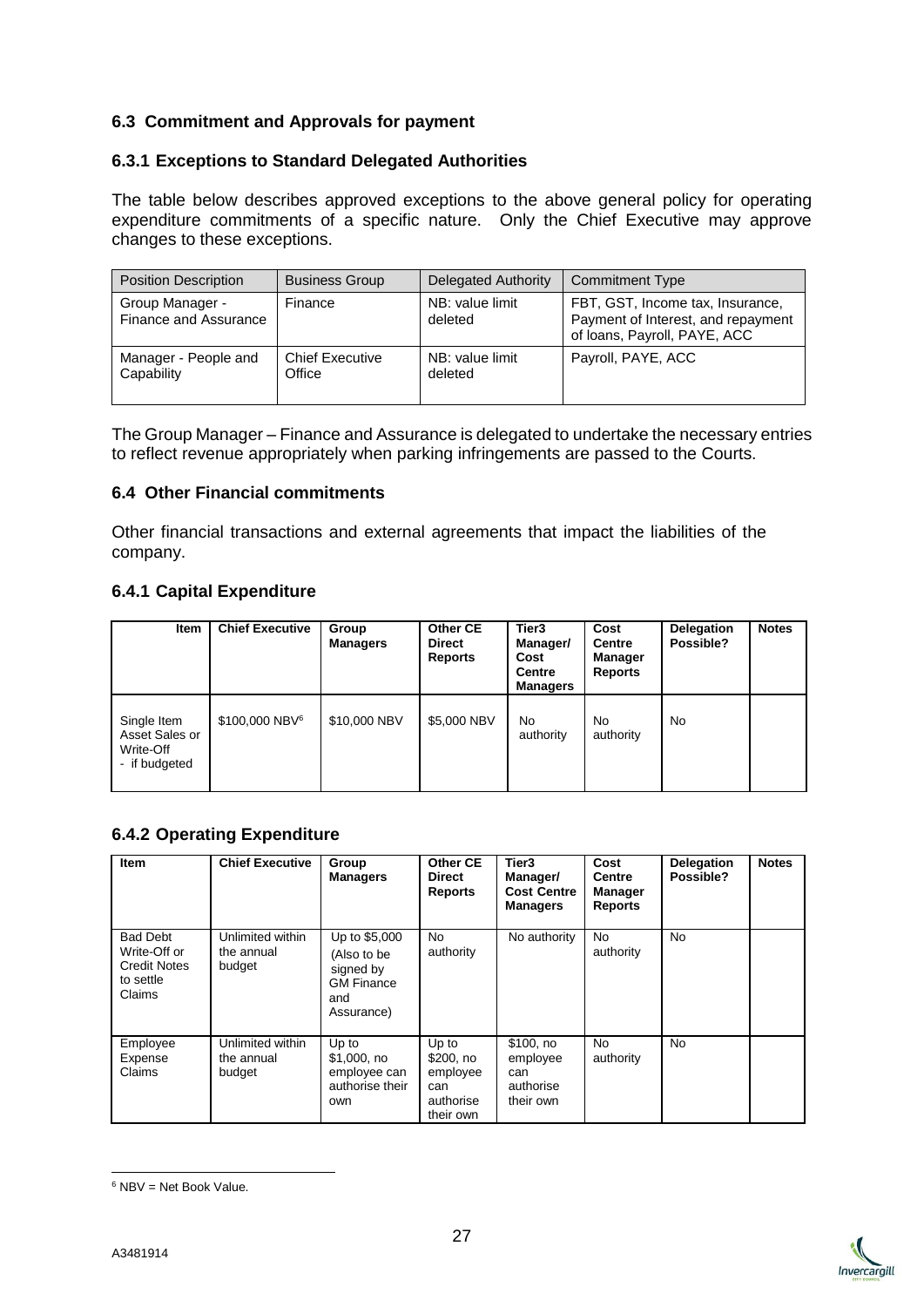# <span id="page-31-0"></span>**6.5 General Delegations**

# <span id="page-31-1"></span>**6.5.1 Staff Establishment, Employment, Compensation and Benefits**

| Item                                                                                                           | <b>Chief</b><br><b>Executive</b>                                     | <b>Group Managers</b>                                                                                                                    | Other CE<br><b>Direct</b><br><b>Reports</b>                                             | Tier3<br>Manager/<br>Cost Centre<br><b>Managers</b>                           | Delegation<br>Possible? | <b>Notes</b>                                                              |
|----------------------------------------------------------------------------------------------------------------|----------------------------------------------------------------------|------------------------------------------------------------------------------------------------------------------------------------------|-----------------------------------------------------------------------------------------|-------------------------------------------------------------------------------|-------------------------|---------------------------------------------------------------------------|
| Approve<br>structure<br>changes,<br>including<br>changes in<br>reporting<br>lines, job size,<br>and job titles | Unlimited<br>within the<br>overall<br>annual<br>budget. <sup>7</sup> | No authority                                                                                                                             | No authority                                                                            | No authority                                                                  | No                      | Appropriate<br>documents to<br>People and<br>Capability                   |
| Approve<br>Employment<br>οf<br>Additional<br>Permanent<br>Staff,<br><b>Making Staff</b><br>Redundant           | Unlimited<br>within the<br>overall<br>annual<br>budget. <sup>7</sup> | No authority                                                                                                                             | No authority                                                                            | No authority                                                                  | No                      |                                                                           |
| Replacing<br>Staff<br>(same job,<br>same grade<br>and on<br>standard<br>contract and<br>within budget)         | Unlimited<br>within the<br>overall<br>annual<br>budget. <sup>7</sup> | Unlimited but direct<br>reports<br>requires Chief<br>Executive approval<br>required                                                      |                                                                                         | No authority                                                                  | No                      | Appropriate<br>documents to<br>People and<br>Capability                   |
| Employment<br>of Temporary<br>staff                                                                            | Unlimited<br>within the<br>overall<br>annual<br>budget.              | Within budgeted<br>limits<br>Report to the<br>Chief Executive in<br>monthly report<br>Jointly<br>approved by<br>People and<br>Capability | Jointly<br>approved by<br>People and<br>Capability                                      |                                                                               | No                      | Details are to be<br>included in the<br>Quarterly<br>Management<br>Report |
| Temporary<br>contractors<br>from<br>employment<br>agencies or<br>independent<br>contractors                    | Unlimited<br>within the<br>overall<br>annual<br>budget               | Up to three months<br>Report to the<br>Chief Executive in<br>monthly report                                                              | Up to three<br>months<br>Report to<br>the<br>Chief<br>Executive in<br>monthly<br>report | Up to one<br>week<br>Report to the<br>Chief<br>Executive in<br>monthly report | No                      | Appropriate<br>documents to<br>People and<br>Capability                   |
| Salary<br>increases or<br>other changes<br>in benefits                                                         | Unlimited<br>within the<br>overall<br>annual<br>budget               | No authority                                                                                                                             | No authority                                                                            | No authority                                                                  | No                      |                                                                           |
| Wage<br>increases or<br>other changes<br>in benefits.                                                          | Unlimited<br>within the<br>overall<br>annual<br>budget               | No authority                                                                                                                             | No authority                                                                            | No authority                                                                  | No                      |                                                                           |

<sup>-</sup><sup>7</sup> For Senior Management positions reporting directly to the Chief Executive, the Chief Executive will consult with the Chairman of the Board of Directors on all appointments and terminations.

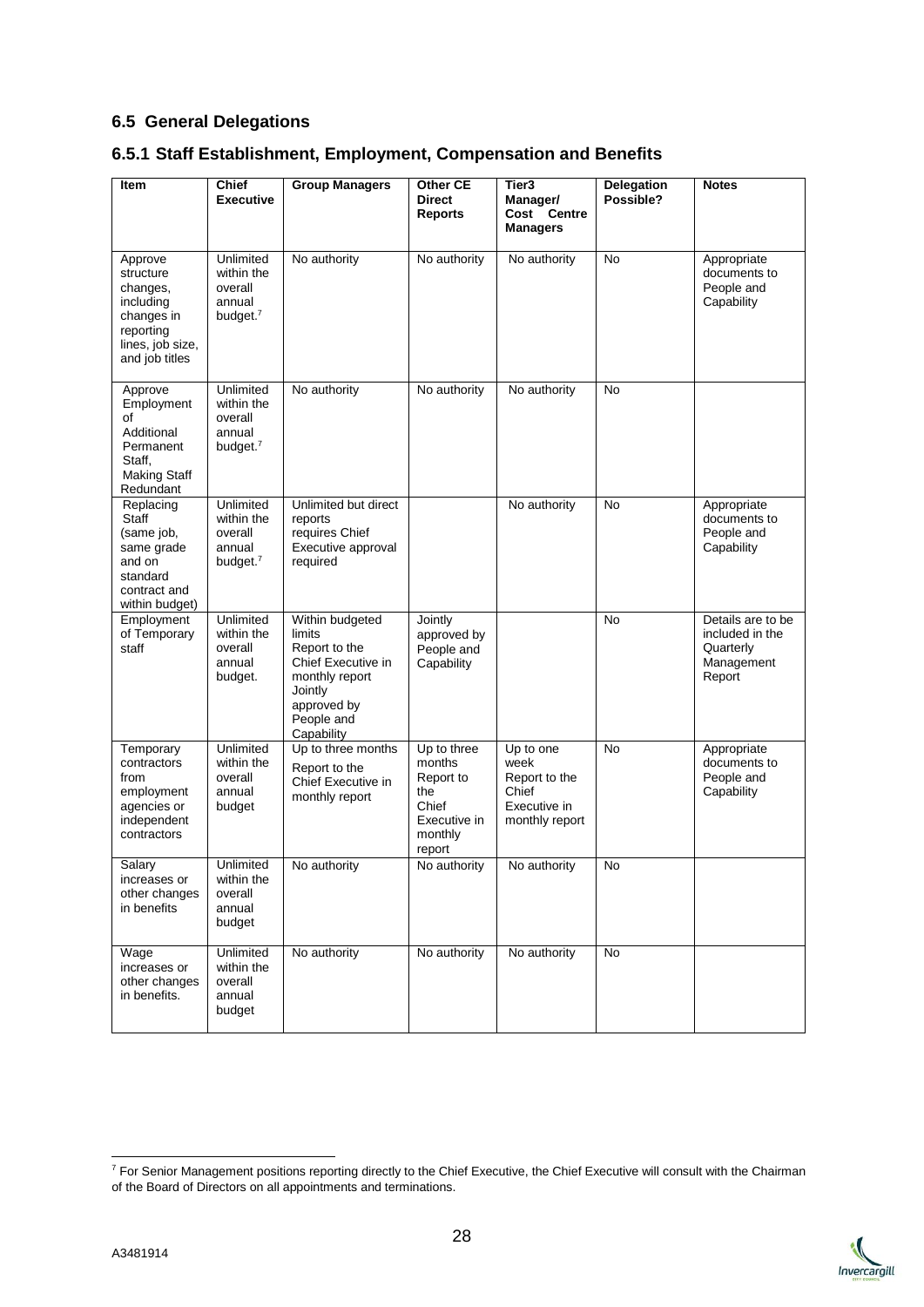# <span id="page-32-0"></span>**6.5.2 Public Relations, Legal Commitments and Donations**

| <b>Item</b>                                                                                                                            | <b>Chief</b><br><b>Executive</b>                                                                             | Group<br><b>Managers</b>                                                                        | <b>Other CE Direct</b><br><b>Reports</b>                                                           | Tier3<br>Manager/<br>Cost Centre<br><b>Managers</b>                                                   | <b>Delegation</b><br>Possible?         | <b>Notes</b>                                                              |
|----------------------------------------------------------------------------------------------------------------------------------------|--------------------------------------------------------------------------------------------------------------|-------------------------------------------------------------------------------------------------|----------------------------------------------------------------------------------------------------|-------------------------------------------------------------------------------------------------------|----------------------------------------|---------------------------------------------------------------------------|
| Advertising                                                                                                                            | Unlimited<br>within the<br>overall<br>annual<br>budget.                                                      | Yes, within the<br>limit of \$10,000<br>per<br>advertisement                                    | Yes, within the<br>limit of \$5,000<br>per<br>advertisement                                        | Yes, within<br>the limit of<br>\$1,000 per<br>advertisement                                           | Yes for<br>recurrent<br>advertisements |                                                                           |
| Expenditure<br>for Media<br>Releases,<br>Press<br>Interviews, or<br>Comments                                                           | Unlimited                                                                                                    | No authority                                                                                    | Manager-<br>Strategic<br>Communications<br>only                                                    | No authority                                                                                          | Yes by Chief<br>Executive only         |                                                                           |
| Designations,<br>Planning<br>Requests,<br>objections,<br>submissions<br>to Local.<br>National or<br>Regional<br>Regulatory<br>Agencies | Unlimited                                                                                                    | Group<br>Manager-<br>Customer and<br>Environment                                                | No authority                                                                                       | No authority<br>except<br>Manager -<br>Planning and<br>Building r for<br>local<br>submissions<br>only | Yes by Chief<br>Executive only         | Details are to<br>be included in<br>the Quarterly<br>Management<br>Report |
| <b>Court Action</b>                                                                                                                    | Unlimited                                                                                                    | No authority                                                                                    | No authority                                                                                       | No authority                                                                                          | <b>No</b>                              | Details are to<br>be included in<br>the Quarterly<br>Management<br>Report |
| Settlement of<br><b>Disputes</b><br>whether by<br>payment,<br>credit,<br>apology,<br>carrying out<br>work or<br>otherwise              | Unlimited<br>within the<br>overall<br>annual<br>budget.                                                      | \$10,000                                                                                        | \$5,000                                                                                            | No authority                                                                                          | <b>No</b>                              | Details are to<br>be included in<br>the Quarterly<br>Management<br>Report |
| Loans to<br>Employees                                                                                                                  | As<br>appropriate                                                                                            | No authority                                                                                    | No authority                                                                                       | No authority                                                                                          | No                                     | Details are to<br>be included in<br>the Quarterly<br>Management<br>Report |
| Donations/<br>Sponsorship                                                                                                              | Unlimited<br>within the<br>overall<br>annual<br>budget,<br>except no<br>donations to<br>political<br>parties | Contra<br>Sponsorship<br>allowed once<br>valued and<br>approval is at<br>Group<br>Manager level | No authority<br>except<br>Manager-<br>Strategic<br>Communications<br>up to a value of<br>\$10,000. | No authority                                                                                          | <b>No</b>                              |                                                                           |